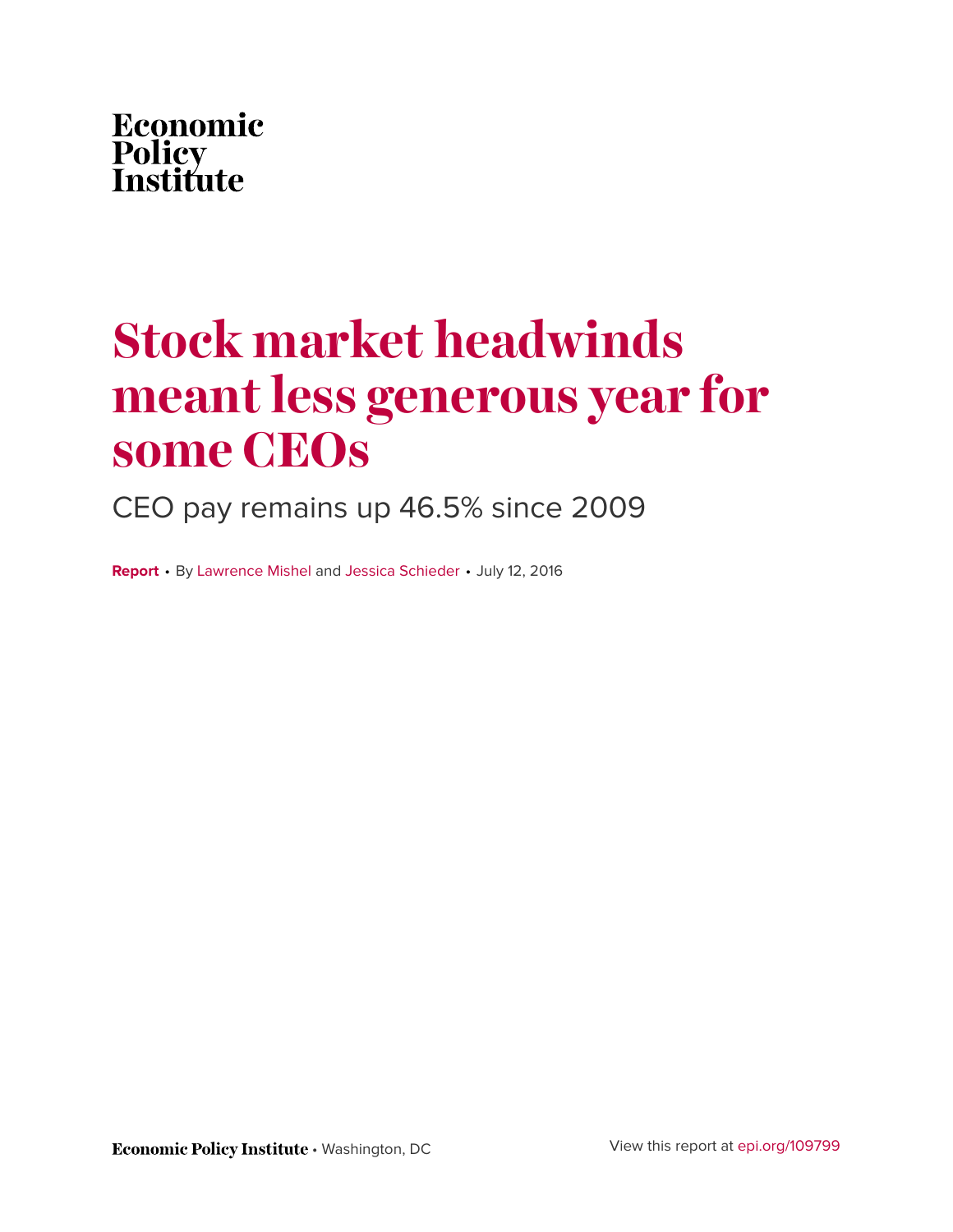### <span id="page-1-0"></span>**Summary**

**What this report finds:** In 2015, CEOs in America's largest firms made an average of \$15.5 million in compensation, which is 276 times the annual average pay of the typical worker. While the CEO-to-worker compensation ratio is down from 302-to-1 in 2014, it is still light years beyond the 20-to-1 ratio in 1965. The drop in 2015 primarily reflects a dip in the stock market and not any change in how CEO pay is being set. Therefore, CEO pay can be expected to resume its sharp upward trajectory when the stock market resumes rising.

**Why it matters:** Exorbitant CEO pay means that the fruits of economic growth are not going to ordinary workers since the higher pay does not reflect correspondingly higher output. From 1978 to 2015, inflation-adjusted CEO compensation increased 940.9 percent, 73 percent faster than stock market growth and substantially greater than the painfully slow 10.3 percent growth in a typical worker's annual compensation over the same period.

**How we can solve the problem:** CEO pay is growing a lot faster than profits, the pay of the top 0.1 percent of wage earners, and the wages of college graduates. This means that CEOs are getting more because of their power, not because they are more productive, or have special talent, or more education. If CEOs earned less or were taxed more, there would be no adverse impact on output or employment. Policy solutions that would limit and reduce incentives for CEOs to extract economic concessions without hurting the economy include:

- Reinstate higher marginal income tax rates at the very top
- **•** Remove the tax break for executive performance pay
- Set corporate tax rates higher for firms that have higher ratios of CEO-to-worker compensation
- Allow greater use of "say on pay," which allows a firm's shareholders to vote on top executives' compensation.

#### **SECTIONS**

- 1. [Summary](#page-1-0) 1
- 2. [Introduction and key](#page-2-0) [findings](#page-2-0) • 2
- 3. [CEO](#page-3-0) [compensation](#page-3-0) trends • [3](#page-3-0)
- 4. [Understanding the dip](#page-6-0) [in CEO compensation](#page-6-0) in [2015](#page-6-0) • 6
- 5. [Trends in the CEO-to](#page-10-0)[worker](#page-10-0) [compensation](#page-10-0) ratio
	- [10](#page-10-0)
- 6. [Does rising CEO pay](#page-11-0) [simply reflect the](#page-11-0) [market for](#page-11-0) skills? • 11
- 7. [What about the](#page-15-0) [average](#page-15-0) CEO? • 15
- 8. [Conclusion](#page-16-0) 16

[About the](#page-17-0) authors • 17 [Endnotes](#page-17-1) • 17 [References](#page-18-0) • 18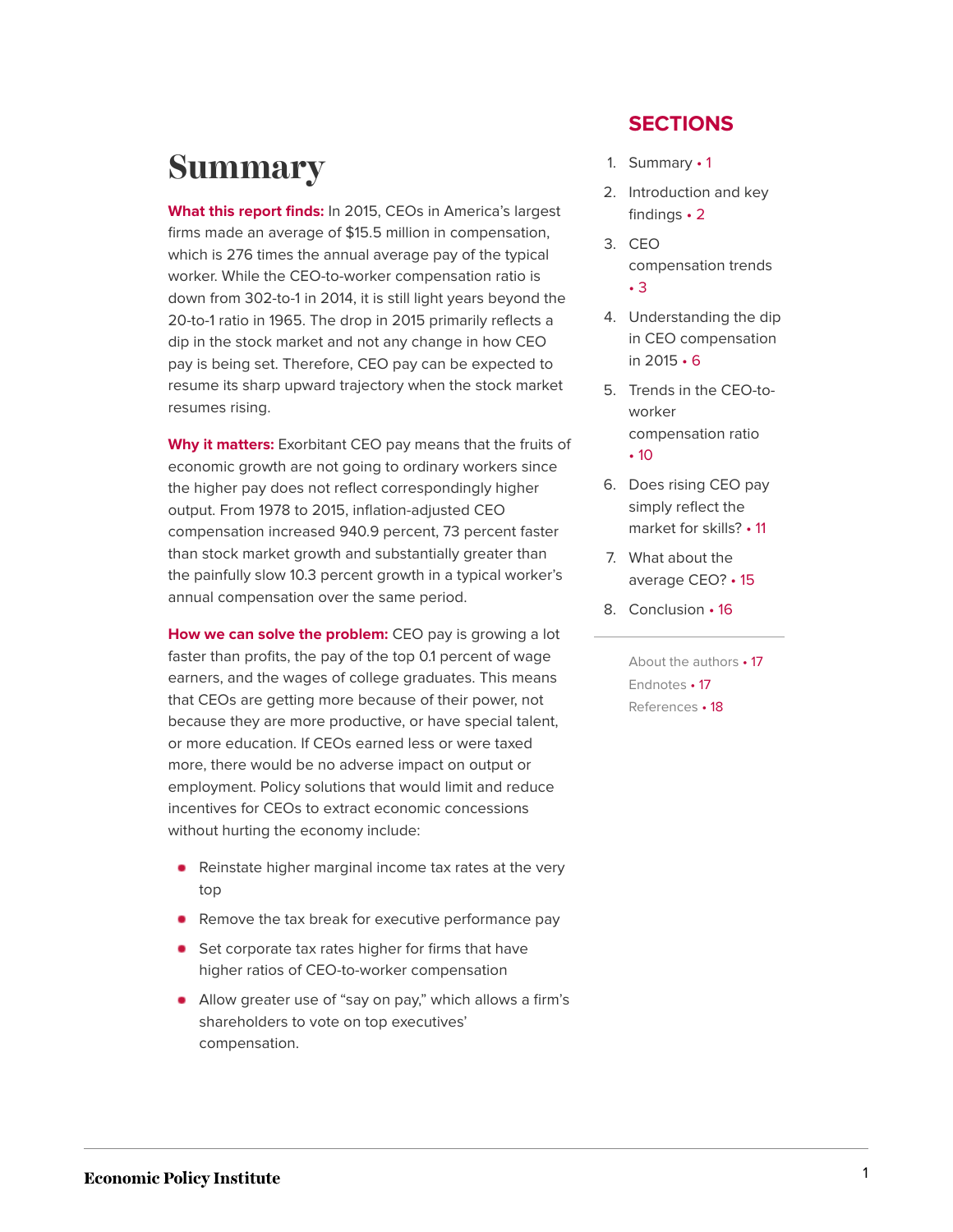# <span id="page-2-0"></span>**Introduction and key findings**

Chief executive officers of America's largest firms earn more than 2.5 times more than they did 20 years ago and at least seven times more than 30 years ago, despite a drop in compensation in 2015 corresponding to faltering stock prices in late 2015. The associated decline in the value of stock options—which reflects the current value of securities—led to fewer stock options cashed in and therefore depressed overall CEO compensation. Since the cashing in of fewer stock options accounted for more than 80 percent of the decline in pay from 2014 to 2015, CEO compensation in 2016 will almost certainly rebound as CEOs exercise their stock options to benefit from higher stock values.

<span id="page-2-1"></span>CEO pay has historically been closely associated with the health of the stock market. Amid a healthy recovery on Wall Street following the Great Recession, CEOs have enjoyed outsized income gains even relative to other very-high-wage earners. Outsized CEO pay growth has had spillover effects, pulling up the pay of other executives and managers, who constitute a larger group of workers than is commonly recognized.<sup>[1](#page-17-2)</sup> Consequently, the growth of CEO and executive compensation overall was a major factor driving the doubling of the income shares of the top 1 percent and top 0.1 percent of U.S. households from 1979 to 2007 (Bivens and Mishel 2013; Bakija, Cole, and Heim 2012). Since then, income growth has remained unbalanced: as profits have reached record highs along with stock market highs, the wages of most workers have continued to stagnate over the last dozen years or so (Bivens et al. 2014; Gould 2016).

In examining trends in CEO compensation to determine how well this group is faring compared with their top 1 percent and 0.1 percent peers through 2015, this paper finds:

- Average CEO compensation, for CEOs in the largest firms, was \$15.5 million in 2015. This estimate uses a comprehensive measure of CEO pay that covers chief executives of the top 350 U.S. firms and includes the value of stock options exercised in a given year. Compensation is down 5.1 percent since 2014 (data available through May) but up 46.5 percent since the recovery began in 2009.
- The dip in top CEO compensation reflects a faltering stock market and a corresponding decline in the potential value of stock options. Most (83 percent) of the decline in CEO pay from 2014 to 2015 can be explained by the drop in the value of realized stock options in that period. Therefore the decline in compensation does not reflect any structural change in how CEO compensation is set or changes in corporate governance. CEO compensation will likely resume its upward trajectory when the stock market resumes upward movement.
- From 1978 to 2015, inflation-adjusted compensation of the top CEOs increased 940.9 percent, a rise 73 percent greater than stock market growth and substantially greater than the painfully slow 10.3 percent growth in a typical worker's annual compensation over the same period.
- The CEO-to-worker compensation ratio, 20-to-1 in 1965, peaked at 376-to-1 in 2000 and was 276-to-1 in 2015—down from 302-to-1 in 2014 but still far higher than in the 1960s, 1970s, 1980s, or 1990s.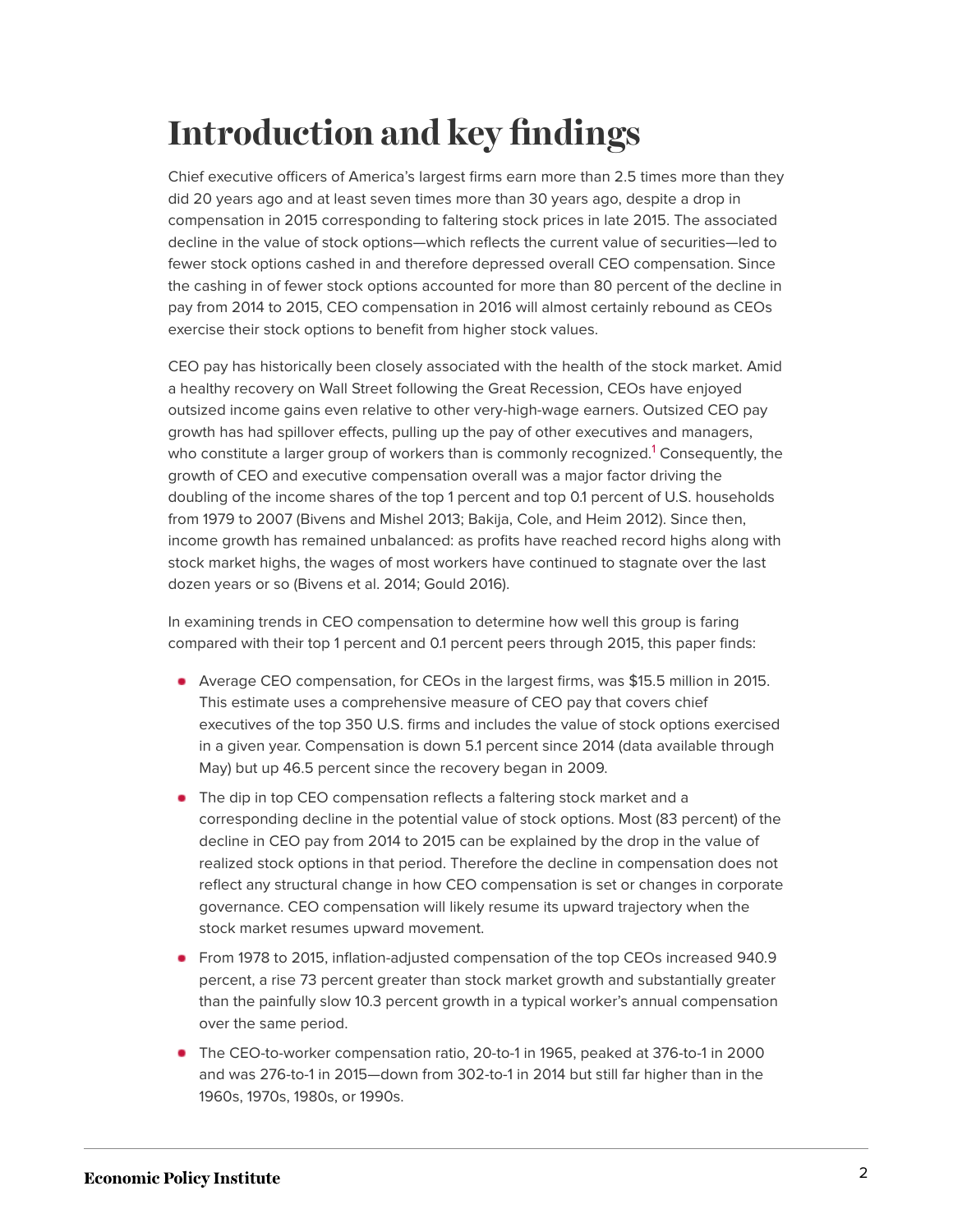In examining compensation of the top CEOs relative to that of other high earners, we find:

- Over the last three decades, compensation for CEOs grew far faster than that of other highly paid workers, i.e., those earning more than 99.9 percent of wage earners. CEO compensation in 2014 (the latest year for data on top wage earners) was 5.61 times greater than wages of the top 0.1 percent of wage earners, a ratio 2.43 points higher than the 3.18 ratio that prevailed over the 1947–1979 period. This wage gain alone is equivalent to the wages of 2.43 very-high-wage earners.
- That CEO pay grows far faster than pay of the top 0.1 percent of wage earners indicates that CEO compensation growth does not simply reflect the increased value of highly paid professionals in a competitive race for skills (the "market for talent"), but rather reflects the presence of substantial "rents" embedded in executive pay (meaning CEO pay does not reflect greater productivity of executives but rather the power of CEOs to extract concessions). Consequently, if CEOs earned less or were taxed more, there would be no adverse impact on output or employment.
- Also over the last three decades, CEO compensation increased more relative to the pay of other very-high-wage earners than the wages of college graduates rose relative to the wages of high school graduates: thus, the escalation of CEO pay does not simply reflect a more general rise in the returns to education.
- Critics of these analyses suggest looking at the pay of the average CEO, not CEOs of the largest firms. However, the average firm is very small, employing just 20 workers, and does not represent a useful comparison to the pay of a typical worker, defined here as an employee of a firm with roughly 1,000 workers. Workers in small firms are atypical: half (52 percent) of employment and 58 percent of total payroll are in firms with 500 or more employees, and firms with at least 10,000 workers account for 27.9 percent of all employment and 31.4 percent of all payroll.

### <span id="page-3-0"></span>**CEO compensation trends**

<span id="page-3-1"></span>**Table 1** presents trends in CEO compensation from 1965 to [2](#page-17-3)015.<sup>2</sup> The data measure the compensation of CEOs in the largest firms and incorporate stock options according to how much the CEO realized in that particular year by exercising stock options available (buying stocks at a previously set price and reselling them at market price). The options-realized measure reflects what CEOs report as their Form W-2 wages for tax reporting purposes and is what they actually earned in a given year. This is the measure most frequently used by economists.<sup>[3](#page-17-4)</sup> In addition to stock options, the compensation measure includes salary, bonuses, restricted stock grants, and long-term incentive payouts. Full methodological details for the construction of this CEO compensation measure and benchmarking to other studies can be found in Mishel and Sabadish 2013.

<span id="page-3-2"></span>CEO compensation reported in Table 1, as well as throughout the rest of the report, is the average compensation of the CEOs in the top 350 publicly owned U.S. firms (i.e., firms that sell stock on the open market) with the largest revenue each year. Our sample each year will be fewer than 350 firms to the extent that these large firms did not have the same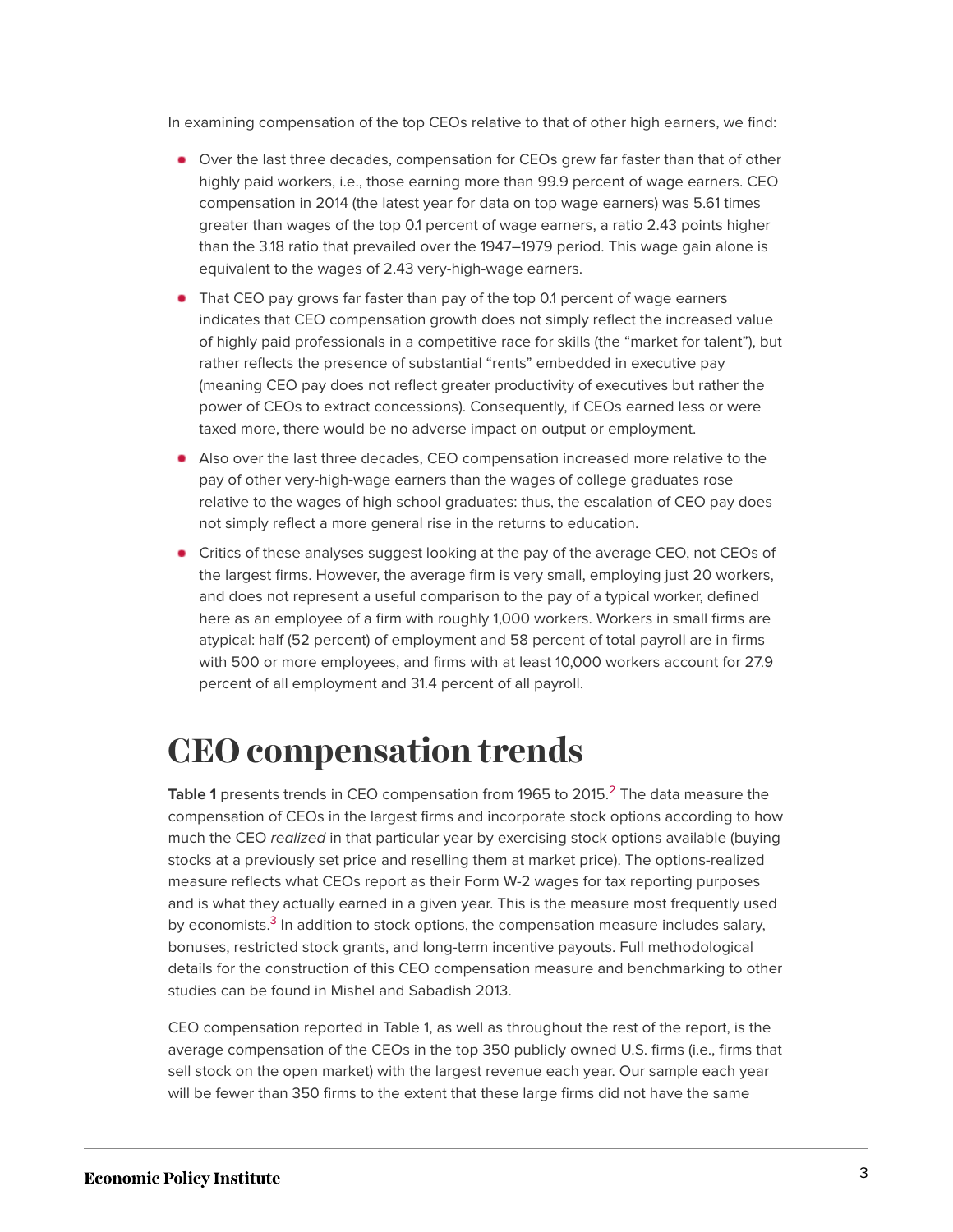#### Table 1 **CEO compensation, CEO-to-worker compensation ratio, and stock prices, 1965–2015 (2015 dollars)**

|                              | <b>CEO</b> annual<br>compensation<br>(thousands)* | Worker annual compensation<br>(thousands)                         |                      | Stock market (adjusted to 2015) |           | <b>CEO-to-worker</b><br>compensation<br>ratio*** |
|------------------------------|---------------------------------------------------|-------------------------------------------------------------------|----------------------|---------------------------------|-----------|--------------------------------------------------|
|                              |                                                   | <b>Private-sector</b><br>production/<br>nonsupervisory<br>workers | Firms'<br>industry** | <b>S&amp;P 500</b>              | Dow Jones |                                                  |
| 1965                         | \$832                                             | \$39.5                                                            | n/a                  | 580                             | 5,990     | 20.0                                             |
| 1973                         | \$1,089                                           | \$46.3                                                            | n/a                  | 513                             | 4.408     | 22.3                                             |
| 1978                         | \$1,489                                           | \$47.4                                                            | n/a                  | 321                             | 2,739     | 29.9                                             |
| 1989                         | \$2,773                                           | \$45.1                                                            | n/a                  | 596                             | 4,635     | 58.7                                             |
| 1995                         | \$5,873                                           | \$45.1                                                            | \$52.5               | 837                             | 6,954     | 122.6                                            |
| 2000                         | \$20,406                                          | \$47.7                                                            | \$55.3               | 1,964                           | 14,760    | 376.1                                            |
| 2007                         | \$18,806                                          | \$49.6                                                            | \$55.4               | 1,689                           | 15,065    | 345.3                                            |
| 2009                         | \$10,584                                          | \$51.5                                                            | \$57.5               | 1.047                           | 9,817     | 195.8                                            |
| 2010                         | \$12,675                                          | \$51.8                                                            | \$57.8               | 1,239                           | 11,597    | 229.7                                            |
| 2011                         | \$12,880                                          | \$51.2                                                            | \$57.0               | 1,336                           | 12,600    | 235.5                                            |
| 2012                         | \$15,014                                          | \$50.8                                                            | \$56.4               | 1,424                           | 13,385    | 285.3                                            |
| 2013                         | \$15,727                                          | \$51.0                                                            | \$56.5               | 1.672                           | 15,271    | 303.1                                            |
| 2014                         | \$16,467                                          | \$51.2                                                            | \$57.5               | 1,934                           | 16,799    | 301.9                                            |
| 2014 (June<br>2015 analysis) | \$16,336                                          | \$53.3                                                            | \$56.5               | 1,934                           | 16,799    | 303.4                                            |
| 2015 (June<br>2016 analysis) | \$15,502                                          | \$52.2                                                            | \$58.3               | 2,061                           | 17,587    | 275.6                                            |
|                              |                                                   |                                                                   |                      |                                 |           |                                                  |
| Percent change               |                                                   |                                                                   |                      |                                 |           | Change in ratio                                  |
| 1965-1978                    | 78.9%                                             | 19.9%                                                             | n/a                  | $-44.7%$                        | $-54.3%$  | 9.9                                              |
| 1978-2000                    | 1,270.1%                                          | 0.6%                                                              | n/a                  | 512.7%                          | 438.8%    | 346.2                                            |

| 1978-2015                                                                                                             | 940.9% | 10.3% | n/a | 542.9% | 5421% | 245.7 |
|-----------------------------------------------------------------------------------------------------------------------|--------|-------|-----|--------|-------|-------|
| * CEO annual compensation is computed using the "options realized" compensation series, which includes salary,        |        |       |     |        |       |       |
| bonus, restricted stock grants, options exercised, and long-term incentive payouts for CEOs at the top 350 U.S. firms |        |       |     |        |       |       |
| ranked by sales.                                                                                                      |        |       |     |        |       |       |

**2000–2015** -24.0% 9.6% 5.5% 4.9% 19.2% -100.5 **2009–2015** 46.5% 1.3% 1.5% 96.8% 79.2% 79.8

\*\* Annual compensation of the workers in the key industry of the firms in the sample

\*\*\* Based on averaging specific firm ratios and not the ratio of averages of CEO and worker compensation

**Source:** Authors' analysis of data from Compustat's ExecuComp database, Federal Reserve Economic Data (FRED) from the Federal Reserve Bank of St. Louis, the Current Employment Statistics program, and the Bureau of Economic Analysis NIPA tables.

#### **Economic Policy Institute**

CEO for most of or all of the year or the compensation data are not yet available. For comparison, Table 1 also presents the annual compensation (wages and benefits of a fulltime, full-year worker) of a private-sector production/nonsupervisory worker (a group covering more than 80 percent of payroll employment), allowing us to compare CEO compensation with that of a "typical" worker. From 1995 onward, the table identifies the average annual compensation of the production/nonsupervisory workers in the key industries of the firms included in the sample. We take this compensation as a proxy for the pay of typical workers in these particular firms.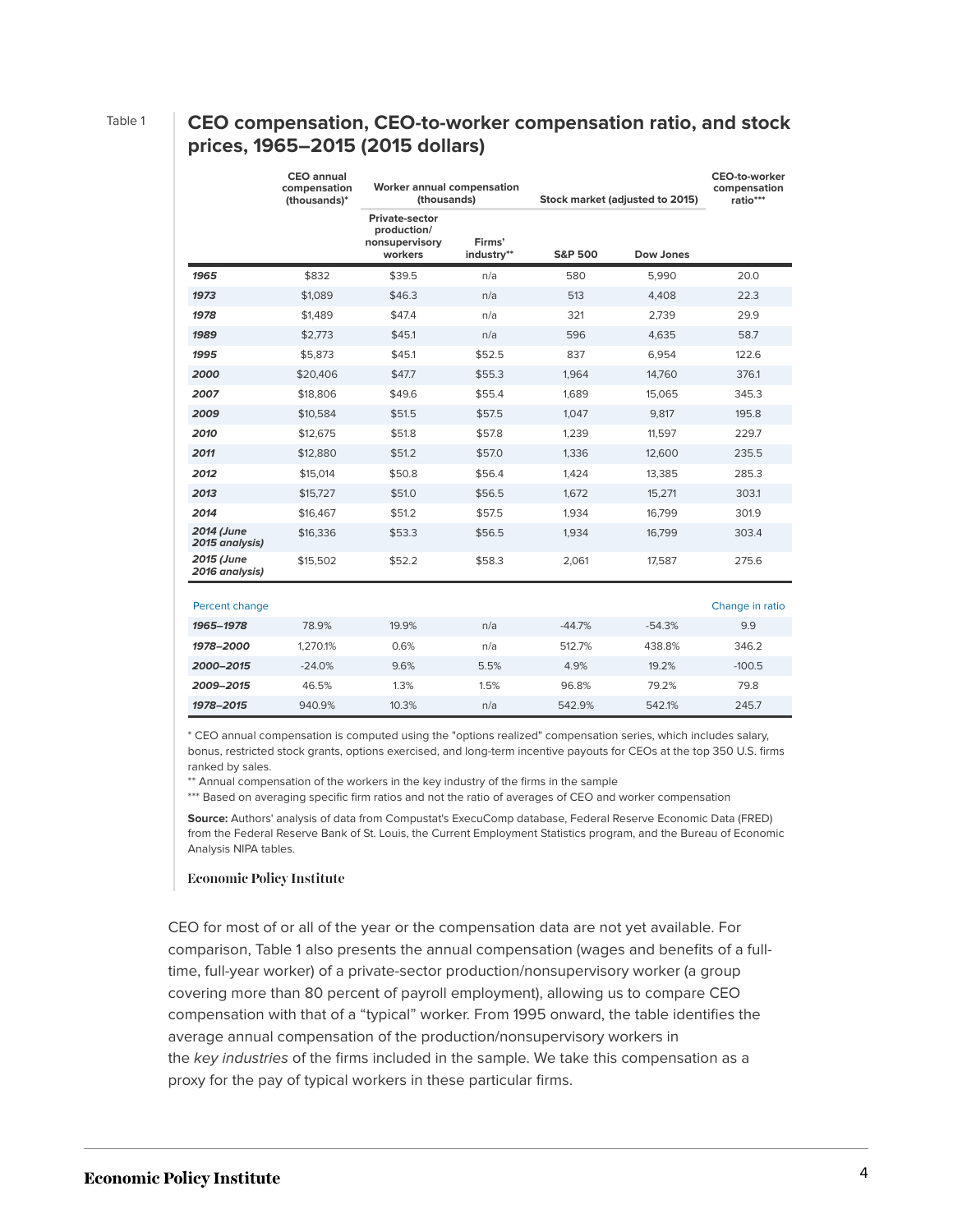The modern history of CEO compensation (starting in the 1960s) is as follows. Even though the stock market, as measured by the Dow Jones Industrial Average and S&P 500 index and shown in Table 1, fell by roughly half between 1965 and 1978, CEO pay increased by 78.9 percent. Average worker pay saw relatively strong growth over that period (relative to subsequent periods, not relative to CEO pay or pay for others at the top of the wage distribution). Annual worker compensation grew by 19.9 percent from 1965 to 1978, only about a fourth as fast as CEO compensation growth over that period.

CEO compensation grew strongly throughout the 1980s but exploded in the 1990s and peaked in 2000 at around \$20 million, an increase of roughly 250 percent just from 1995 and 1,270 percent from 1978. This latter increase even exceeded the growth of the booming stock market—513 percent for the S&P 500 and 439 percent for the Dow from 1978 to 2000. In stark contrast to both the stock market and CEO compensation, privatesector worker compensation increased just 0.6 percent over the same period.

The fall in the stock market in the early 2000s led to a substantial paring back of CEO compensation, but by 2007 (when the stock market had mostly recovered) CEO compensation returned close to its 2000 level.

**Figure A** shows how CEO pay fluctuates in tandem with the stock market as measured by the S&P 500 index, confirming that CEOs tend to cash in their options when stock prices are high. The financial crisis in 2008 and the accompanying stock market tumble knocked CEO compensation down 44 percent between 2007 and 2009. By 2014, the stock market had recouped all of the ground lost in the downturn and, not surprisingly, CEO compensation had also made a strong recovery. In 2015, however, CEO pay receded from its 2014 peak.

Note that Table 1 provides the best metric for gauging the year-to-year change in CEO compensation, which is the comparison of the current (June 2016) measure of CEO pay in 2015 with the estimate of CEO pay for 2014 that derives from the data available in June 2015. This metric is best because CEO compensation for a full year's data is higher than the compensation estimated from data available in late May of each year; using the late May data artificially lowers the estimate of comparing this year's CEO compensation to that of last year (when last year is represented by full year data).<sup>[4](#page-17-5)</sup> CEO compensation in 2015 was \$15,502,000, down 5.1 percent from the \$16,336,000 measured in a similar sample for 2014.

<span id="page-5-0"></span>Over the entire period from 1978 to 2015, CEO compensation increased about 941 percent, a rise roughly 70 percent faster than stock market growth and substantially greater than the painfully slow 10.3 percent growth in a typical worker's compensation over the same period.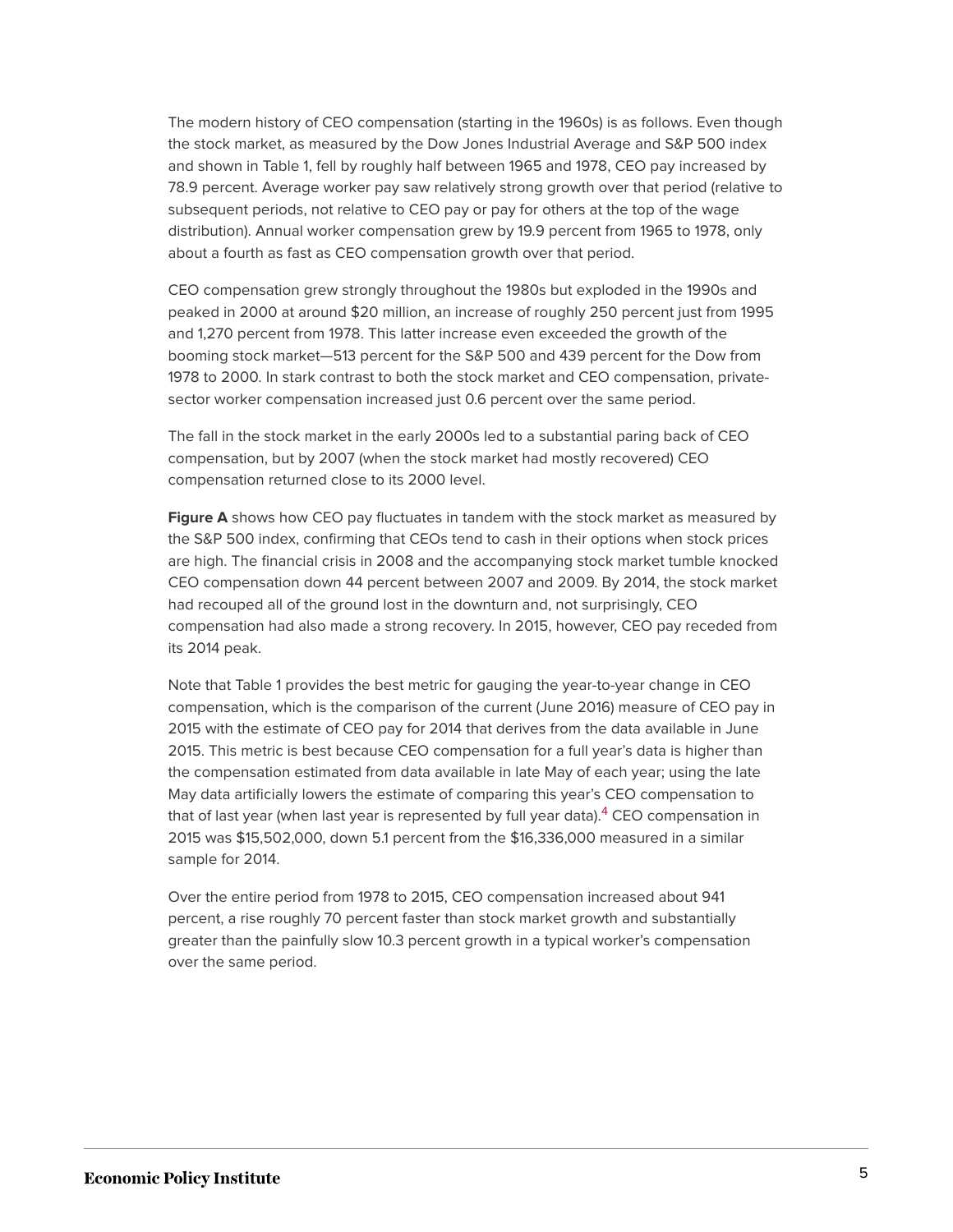



Note: CEO annual compensation is computed using the "options realized" compensation series, which includes salary, bonus, restricted stock grants, options exercised, and long-term incentive payouts for CEOs at the top 350 **1986** 1.2336, 1988 1988 1988, 1988 1988 1988 1988<br>U.S. firms ranked by sales.

Source: Authors' analysis of data from Compustat's ExecuComp database and Federal Reserve Economic Data (FRED) from the Federal Reserve Bank of St. Louis.

**1978** 1.489378 320.60964

### <span id="page-6-0"></span>**Understanding the dip in CEO compensation in 2015 1982** 1.86717921 282.491803

The decline in CEO compensation in 2015 is a clear break in trend so it is useful to get a the result of a change in the fundamentals of how CEO pay is being set? (If so, we can expect further moderation ahead.) Or, was the decline in CEO compensation due to some temporary factors—thus leading us to expect the trajectory of CEO compensation to bounce back in 2016? Our analysis in this section shows that the decline in CEO<br> **1988** 2.6209432 512.160972 value of stock options and thus the value of realized stock options for CEOs. The resumption of stock market growth will presumably reestablish the higher level of CEO compensation and the upward trajectory in the coming years. better understanding of what drove this outcome. Was the decline in CEO compensation compensation was largely driven by a falloff in the stock market that lowered the potential

Understanding the CEO compensation decline in 2015 requires us to examine how the components of compensation changed for CEOs and for how many CEOs. Table 2 presents the relevant data for each subcomponent (defined in **Box A**) of compensation **1994** 4.36257816 728.736731 and for each fifth of CEOs ranked by compensation.

The top panel examines a sample of the 314 firms that appear in both our 2014 and 20<mark>15</mark> samples—the "stayers"—to avoid having the composition of firms affect the results. The

**1997** 11.3640162 1286.75643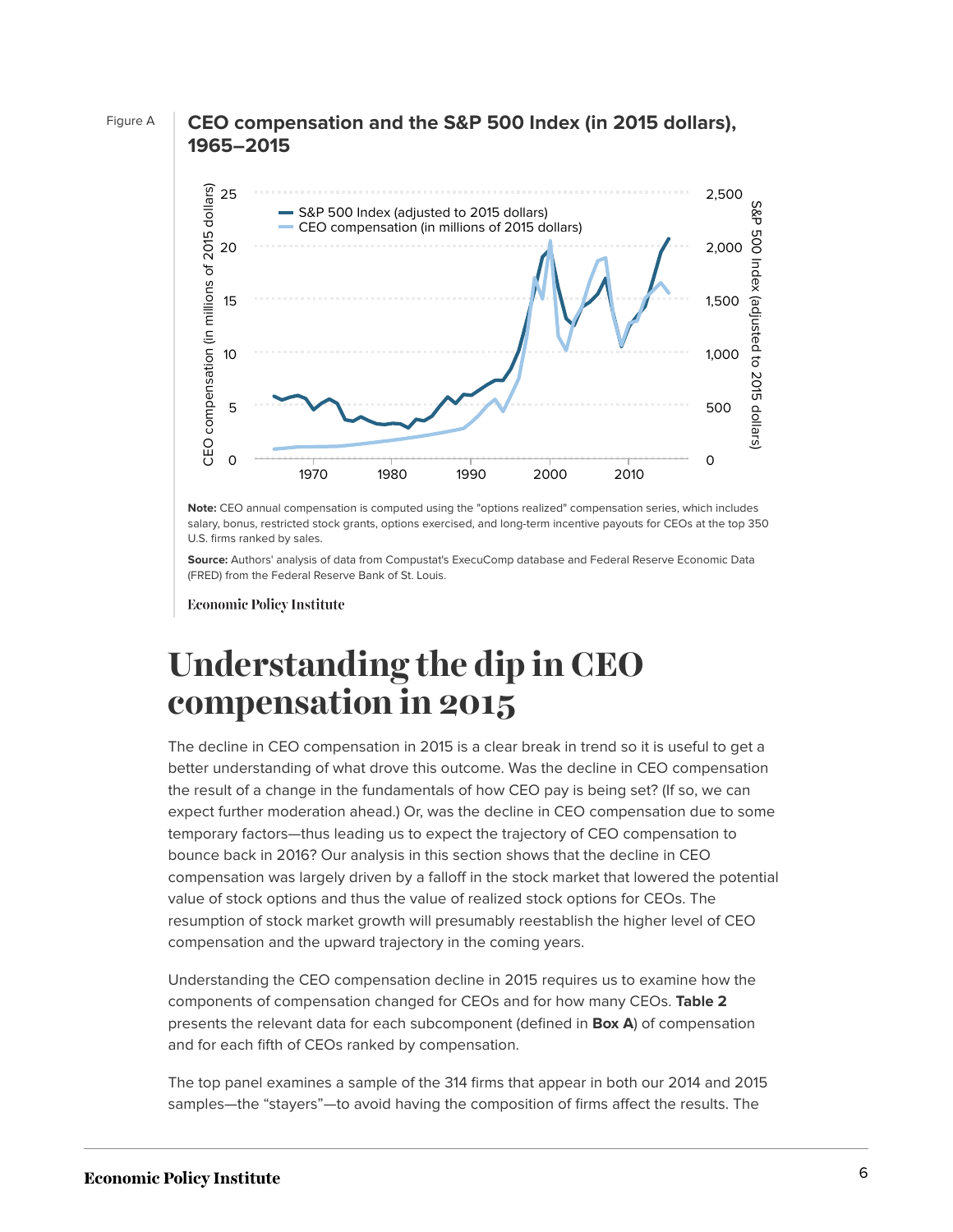#### Table 2 **Changes in real compensation by fifth and component, in thousands (2015\$) 2014–2015**

|                                                       | <b>Real compensation</b> | <b>Salary</b> | <b>Bonus</b> | <b>Stocks</b> | <b>Options</b> | Long-term and incentive |  |  |
|-------------------------------------------------------|--------------------------|---------------|--------------|---------------|----------------|-------------------------|--|--|
| Panel A: Among firms appearing in both years' sample* |                          |               |              |               |                |                         |  |  |
| <b>Annual averages</b>                                |                          |               |              |               |                |                         |  |  |
| 2014                                                  | \$16,482                 | \$1,254       | \$401        | \$5,612       | \$6,301        | \$2,916                 |  |  |
| 2015                                                  | \$15,947                 | \$1,260       | \$367        | \$5,890       | \$5,603        | \$2,827                 |  |  |
| Change                                                |                          |               |              |               |                |                         |  |  |
| <b>Dollar</b>                                         | $-$ \$536                | \$7           | $-$ \$34     | \$277         | $-$ \$697      | $-$ \$88                |  |  |
| Percent                                               | $-3.2%$                  | 0.5%          | $-8.5%$      | 4.9%          | $-11.1%$       | $-3.0%$                 |  |  |
| Panel B: Among all firms in each years' sample        |                          |               |              |               |                |                         |  |  |
| <b>Annual averages</b>                                |                          |               |              |               |                |                         |  |  |
| 2014                                                  | \$16,467                 | \$1,256       | \$410        | \$6,014       | \$6,035        | \$2,753                 |  |  |
| 2015                                                  | \$15,502                 | \$1,249       | \$372        | \$5,819       | \$5,235        | \$2,827                 |  |  |
| Change                                                |                          |               |              |               |                |                         |  |  |
| <b>Dollar</b>                                         | -\$965                   | $-$ \$7       | $-$ \$38     | -\$195        | $-$ \$800      | \$74                    |  |  |
| Percent                                               | $-5.9%$                  | $-0.5%$       | $-9.2%$      | $-3.2%$       | $-13.3%$       | 2.7%                    |  |  |
| Fifth**                                               |                          |               |              |               |                |                         |  |  |
| 2014                                                  |                          |               |              |               |                |                         |  |  |
| <b>Bottom</b>                                         | \$3,940                  | \$921         | \$54         | \$1,695       | \$261          | \$1,010                 |  |  |
| Second                                                | 8,403                    | 1,147         | 93           | 4,474         | 615            | 2,075                   |  |  |
| <b>Middle</b>                                         | 11,835                   | 1,251         | 135          | 5,972         | 1,868          | 2,610                   |  |  |
| Fourth                                                | 17,739                   | 1,384         | 621          | 7,939         | 4,418          | 3,377                   |  |  |
| Top                                                   | 40,666                   | 1,582         | 1,155        | 10,052        | 23,158         | 4,719                   |  |  |
| 2015                                                  |                          |               |              |               |                |                         |  |  |
| <b>Bottom</b>                                         | \$3,940                  | \$989         | \$59         | \$1,663       | \$78           | \$1,151                 |  |  |
| Second                                                | 8,072                    | 1,141         | 86           | 4,121         | 574            | 2,151                   |  |  |
| <b>Middle</b>                                         | 10,979                   | 1,257         | 67           | 6,417         | 619            | 2,619                   |  |  |
| Fourth                                                | 15,803                   | 1,333         | 389          | 8,726         | 2,233          | 3,123                   |  |  |
| Top                                                   | 38,718                   | 1,527         | 1,258        | 8,170         | 22,671         | 5,092                   |  |  |
| Change, 2014-2015                                     |                          |               |              |               |                |                         |  |  |
| <b>Dollars</b>                                        |                          |               |              |               |                |                         |  |  |
| <b>Bottom</b>                                         | \$0                      | \$935         | $-$202$      | \$653         | \$78           | \$1,151                 |  |  |
| Second                                                | $-331$                   | 1,048         | $-529$       | 2,046         | 574            | 2,151                   |  |  |
| <b>Middle</b>                                         | $-856$                   | 1,122         | $-1,801$     | 3,807         | 619            | 2,619                   |  |  |
| Fourth                                                | $-1,936$                 | 712           | $-4,029$     | 5,349         | 2,233          | 3,123                   |  |  |
| Top                                                   | $-1,948$                 | 372           | $-21,900$    | 3,451         | 22,671         | 5,092                   |  |  |
| Percent                                               |                          |               |              |               |                |                         |  |  |
| <b>Bottom</b>                                         | 0.0%                     | 7.4%          | 10.2%        | $-1.9%$       | $-70.1%$       | 13.9%                   |  |  |
| Second                                                | $-3.9$                   | $-0.5$        | $-7.2$       | $-7.9$        | $-6.6$         | 3.7                     |  |  |
| <b>Middle</b>                                         | $-7.2$                   | 0.5           | $-50.3$      | 7.5           | $-66.9$        | 0.3                     |  |  |
| Fourth                                                | $-10.9$                  | $-3.7$        | $-37.3$      | 9.9           | $-49.5$        | $-7.5$                  |  |  |
| Top                                                   | $-4.8$                   | $-3.5$        | 8.9          | $-18.7$       | $-2.1$         | 7.9                     |  |  |

\*Only firms for which company names were identical in both years were included.

\*\*Firms were categorized into fifths according to real CEO compensation.

**Source:** Authors' analysis of data from Compustat's Execucomp database.

#### **Economic Policy Institute**

bottom panel, Panel B, includes both "stayers" and firms that only appeared in one of the years. The compensation decline among the stayers-only was just 3.2 percent, a smaller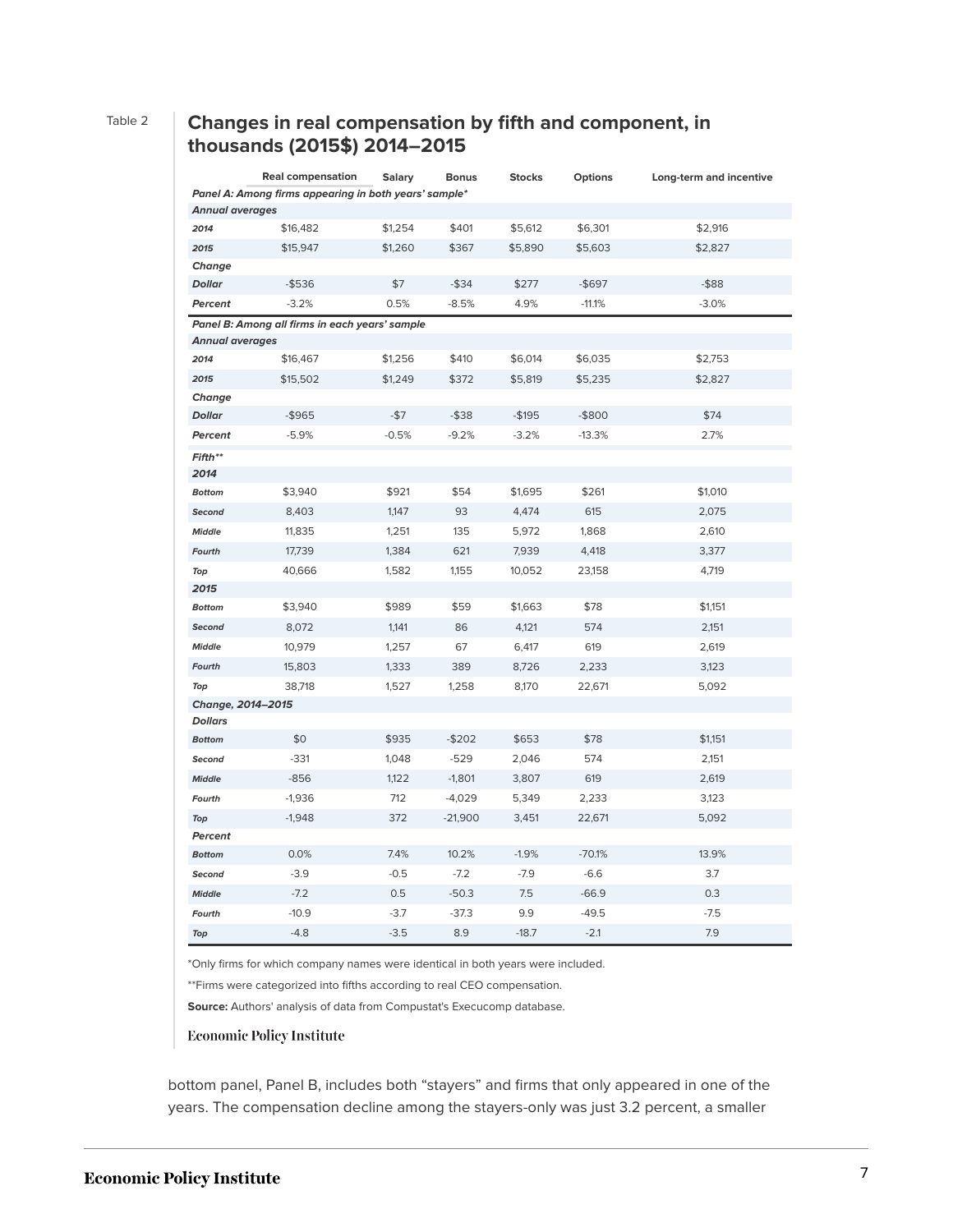#### Box A **Subcomponents of CEO real direct compensation**

| Subcomponent                               | <b>Description</b>                                                                                               |
|--------------------------------------------|------------------------------------------------------------------------------------------------------------------|
| <b>Salary</b>                              | Value of the base salary earned by the CEO during the fiscal year                                                |
| <b>Bonus</b>                               | Value of the bonus given to the CEO during the year                                                              |
| <b>Stock grant</b>                         | Value of the fair value of all stock awards during the year with valuation based on the<br>grant-date fair value |
| <b>Value of stock options</b><br>exercised | Value realized from options exercised during the year                                                            |
| Long-term                                  | Value of the amounts earned during the year pursuant to non-equity incentive plans                               |

**Notes:** Due to a change in reporting format, prior to 2007 the value of stock awards relied on restricted stock granted to the CEO, and the value of long-term incentives relied on a company's long-term incentive plan. **Source:** Authors' analysis of the ExecuComp database.

**Economic Policy Institute** 

<span id="page-8-0"></span>decline than the [5](#page-18-1).9 percent decline in the larger samples for each year.<sup>5</sup> This suggests that part of the overall decline was the change in the composition of firms such that firms that joined the sample had lower CEO pay than those that were no longer in the sample. The 3.2 percent decline in CEO compensation of the stayers is completely explained by the decline in realized stock options which fell \$697,000 (or 11.1 percent) in 2015, greater than the overall decline of \$536,000 in CEO compensation. We document below that this falloff in realized stock options reflects the decline in the overall value of stock options that could have been realized, the result of faltering stock prices.

The second panel of Table 2 presents the changes in each subcomponent of CEO compensation for each fifth of the CEOs based on where they fall in the total real compensation distribution, for our 2014 and 2015 samples. This analysis again shows the key role played by the shrinkage of realized stock options, which explains \$800,000 of the overall compensation decline of \$965,000. That is, a drop in realized stock options can account for 83 percent of the 5.9 percent decline in CEO pay from 2014 (when it was \$16.5 million) to 2015 (when it was \$15.5 million). Interestingly, among the highest paid CEOs (and the second fifth) it was the decline in the value of stock grants that was most important. Among the remainder of the CEOs it was the falloff in realized stock options that drove the overall compensation decline.

**Table 3** shows that the average value of unexercised exercisable options among CEOs included in our sample fell 24.6 percent, from \$26,557,000 to \$20,026,000. The sharp drop in the estimated value of these options points is primarily due to the subdued values of the stock prices rather than a cutback of options available (which fell by 5.8 percent). The underlying dynamic appears to be lower stock prices that lowered the value of stock options and led to CEOs cashing in fewer stock options in 2015.

It is easier to understand this falloff in realized stock options when one examines the monthly trends in the stock market over 2014–2015. According to the data in **Figure B**, after starting 2015 at 2,058 points, the S&P largely stagnated over the first two quarters of the year. The underlying data to Figure B show that the S&P averaged 2,064 points in the first quarter and then climbed to an average of 2,102 points in the second quarter. Starting in August 2015, however, the S&P dipped twice, nearly matching a trough hit in October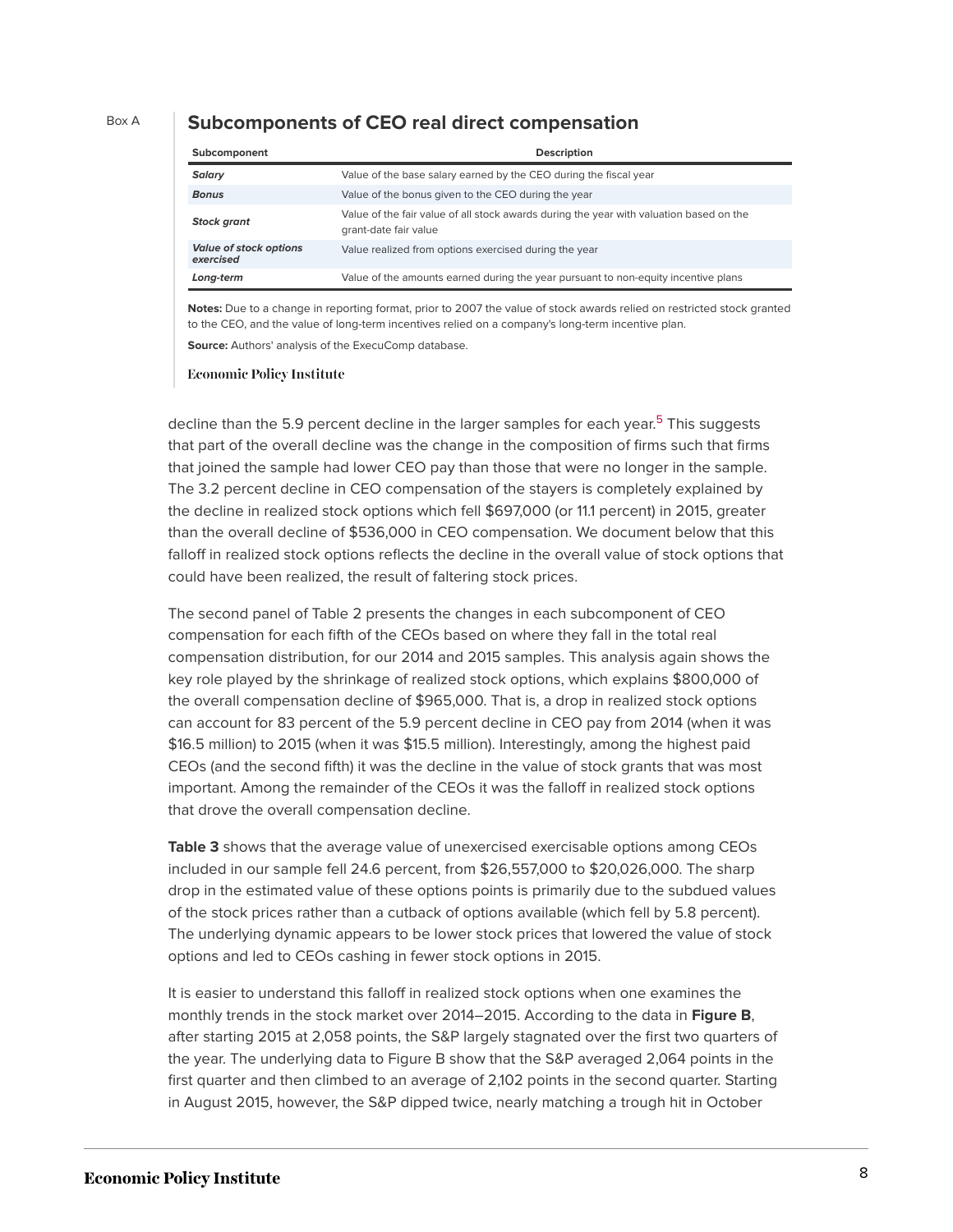#### Table 3 **Average unexercised exercisable options, 2013–2015**

| Year                     | Unexercised exercisable<br>options | Estimated value of unexercised exercisable options (in<br>millions) |
|--------------------------|------------------------------------|---------------------------------------------------------------------|
| 2013                     | 1,072.9                            | \$27.0                                                              |
| 2014                     | 910.2                              | \$26.6                                                              |
| 2015                     | 857.8                              | \$20.0                                                              |
|                          |                                    |                                                                     |
| <b>Percentage change</b> |                                    |                                                                     |
| $2013 -$<br>2014         | $-15.2%$                           | $-1.6%$                                                             |
| $2014-$<br>2015          | $-5.8%$                            | $-24.6%$                                                            |

**Source:** Authors' analysis of data from Compustat's ExecuComp and Bureau of Labor Statistics databases.

**Economic Policy Institute** 

#### Figure B **S&P 500 Index, 2014–2015**



**Economic Policy Institute** 

2014, before finishing with a weak fourth quarter averaging 2,052 points. The S&P 500 ended 2015 about three-quarters of a percent down from where it had begun 2015. Stock **2014-01-24** 1790.29 surprisingly, the value of stock options fell and fewer executives exercised available **2014** 1781.56 values were 2.1 percent lower in the last half of the year than in the first half so, not

**2014-01-28** 1792.50 The decline in CEO compensation in 2015 reaffirms the alignment of CEO compensation with the ups and downs of the stock market. This tight relationship between overall stock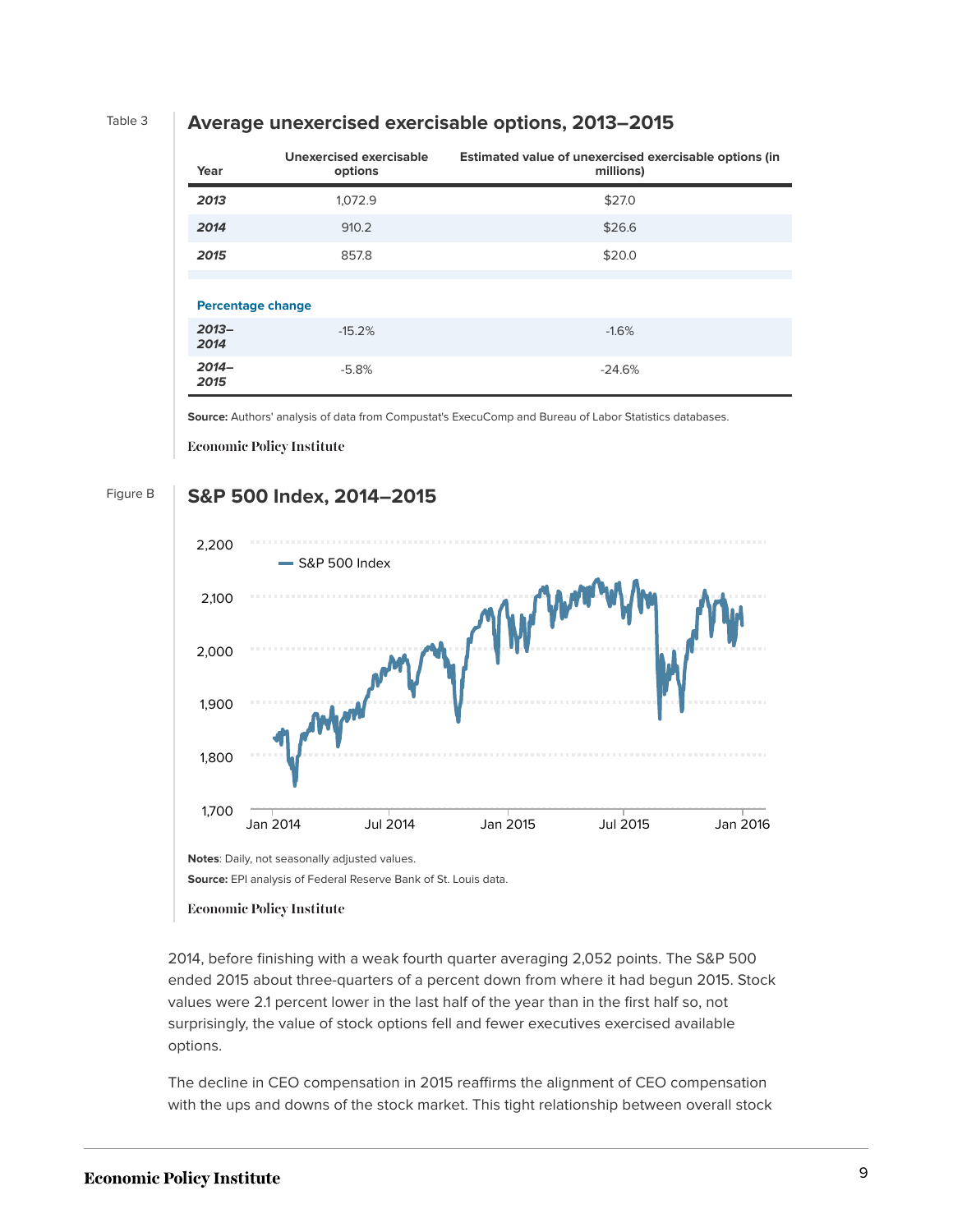prices and CEO compensation casts doubt on the theory that CEOs are enjoying high and rising pay because their *individual* productivity is increasing (either because they head larger firms, have adopted new technology, or for other reasons. CEO compensation often grows strongly simply when the overall stock market rises and individual firms' stock values rise along with it. This is a marketwide phenomenon and not one of improved performance of individual firms: most CEO pay packages allow pay to rise whenever the firm's stock value rises and permit CEOs to cash out stock options regardless of whether the rise in the firm's stock value was exceptional relative to comparable firms.

### <span id="page-10-0"></span>**Trends in the CEO-to-worker compensation ratio**

Table 1, which informed our discussion of general CEO compensation trends earlier, also presents the trend in the ratio of CEO-to-worker compensation. This overall ratio, which illustrates the increased divergence between CEO and worker pay over time, is computed in two steps. The first step is to construct, for each of the largest 350 U.S. firms, the ratio of the CEO's compensation to the annual average compensation of production and nonsupervisory workers in the key industry of the firm (data on the pay of workers in any particular firm are not available). The second step is to average that ratio across all the firms. The last column in Table 1 is the resulting ratio in select years. The trends prior to 1995 are based on the changes in average top-company CEO and economy wide privatesector production/nonsupervisory worker compensation. The year-by-year trend is presented in **Figure C**.

CEOs of major U.S. companies earned 20 times more than a typical worker in 1965; this ratio grew to 30-to-1 in 1978 and 59-to-1 by 1989, and then it surged in the 1990s, hitting 376-to-1 by the end of the 1990s recovery, in 2000. The fall in the stock market after 2000 reduced CEO stock-related pay (e.g., realized stock options) and caused CEO compensation to tumble until 2002 and 2003. CEO compensation recovered to a level of 345 times worker pay by 2007, almost back to its 2000 level. The financial crisis in 2008 and accompanying stock market decline reduced CEO compensation after 2007–2008, as discussed above, and the CEO-to-worker compensation ratio fell in tandem. By 2014, the stock market had recouped all of the value it lost following the financial crisis and the CEO-to-worker compensation ratio in 2014 had recovered to 302-to-1. As discussed above, a dip in the stock market and the value of associated stock options led to a decline in CEO compensation in 2015 and, correspondingly, the CEO-to-worker pay ratio fell to 276-to-1, similar to what happened in other stock market declines at the start of the new millennium and during the Great Recession. Though the CEO-to-worker compensation ratio remains below the peak values achieved earlier in the 2000s, it is far higher than what prevailed through the 1960s, 1970s, 1980s, and 1990s.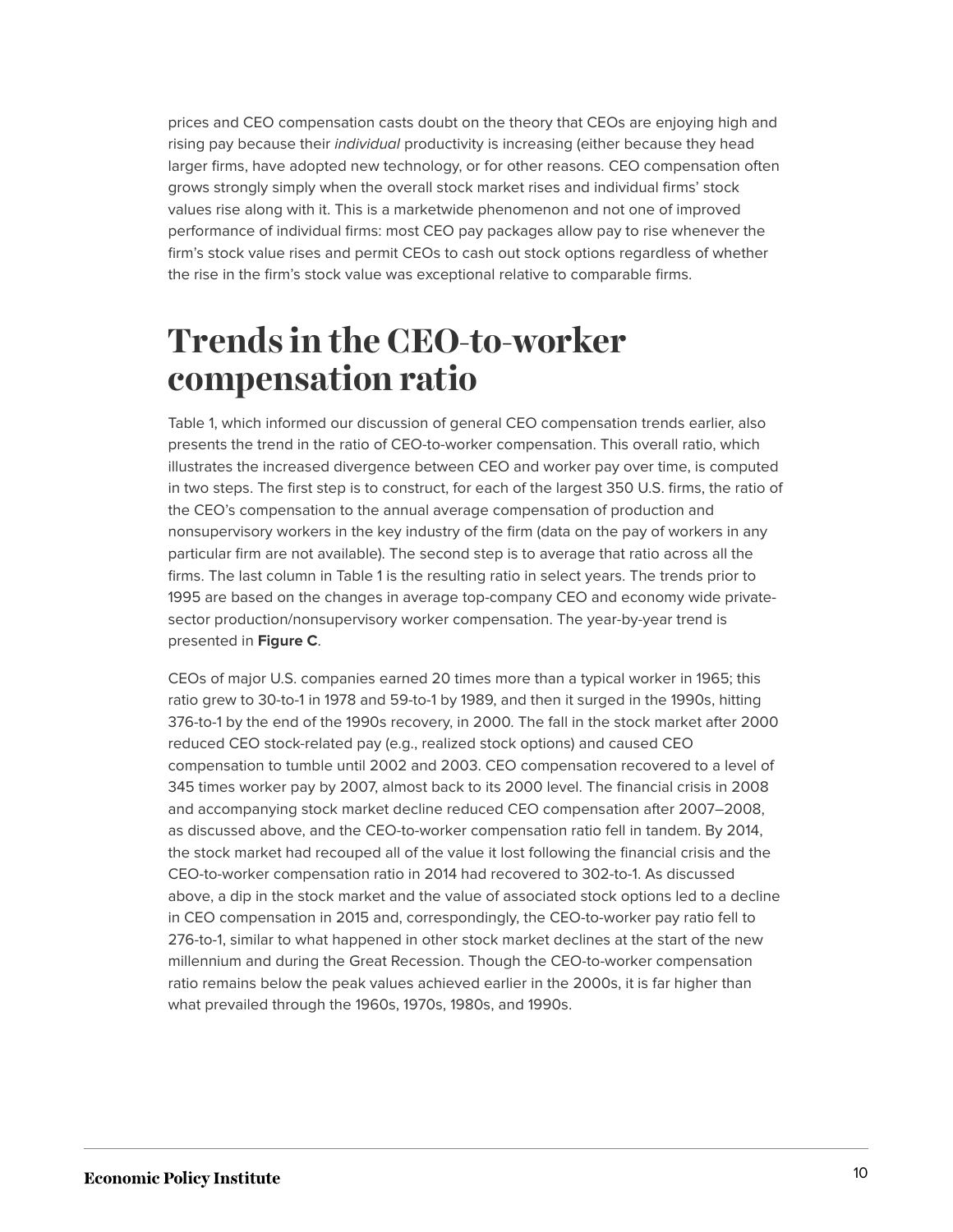

#### Figure C **CEOs make 276 times more than typical workers**

**Year** 400 **1966/** 300 **01/01** 200 **01/01** 100 **1971/** 0 **01/01** 22.9 20.0 29.9 58.7 87.3 376.1 188.5 345.3 195.8 301.9 275.6 1970 1980 1990 2000 2010

CEO-to-worker compensation ratio, 1965–2015

**Note:** CEO annual compensation is computed using the "options realized" compensation series, which includes **01/01** salary, bonus, restricted stock grants, options exercised, and long-term incentive payouts for CEOs at the top 350 salary, borius, restricted str<br>U.S. firms ranked by sales. **1212**, **1211**<br>**1211** S. firms ranked by sal

**Source:** Authors' analysis of data from Compustat's Execucomp database, the current Employment Statistics program, **2021 CET Additions analysis of data from compastate**<br>and the Bureau of Economic Analysis NIPA tables. **nd the Bureau of Ecor** 

conomic Policy In

### <span id="page-11-0"></span>000 **pici 1977/ Does rising CEO pay simply reflect the 01/01** 28.2 **market for skills?**

**01/01** This section reviews competing explanations for the extraordinary rise in CEO **1979/** compensation. CEO compensation has grown a great deal, but so has pay of other high-**1980/** 33.8 wage earners. To some analysts this suggests that the dramatic rise in CEO compensation was driven largely by the demand for the skills of CEOs and other highly paid **1981/** 35.9 professionals. In this interpretation, CEO compensation is being set by the market for **01/01** "skills," and rising CEO compensation is not due to managerial power and rent-seeking **1982/** 38.2 behavior (contrary to the explanation offered by Bebchuk and Fried (2004), who say rising **01/01** CEO pay is a result of managerial power). One prominent example of the "it's other **1983/ 01/01** 40.6 professions, too" argument comes from Kaplan (2012a, 2012b). For instance, in the **1984/** 43.2 prestigious 2012 Martin Feldstein Lecture, Kaplan (2012a, 4) claimed:

**1985/** Over the last 20 years, then, public company CEO pay relative to the top 0.1 percent **01/01** 45.9 has remained relatively constant or declined. These patterns are consistent with a **1986/** 48.9 competitive market for talent. They are less consistent with managerial power. Other top income groups, not subject to managerial power forces, have seen simila similar growth in pay.

**01/01**

58.7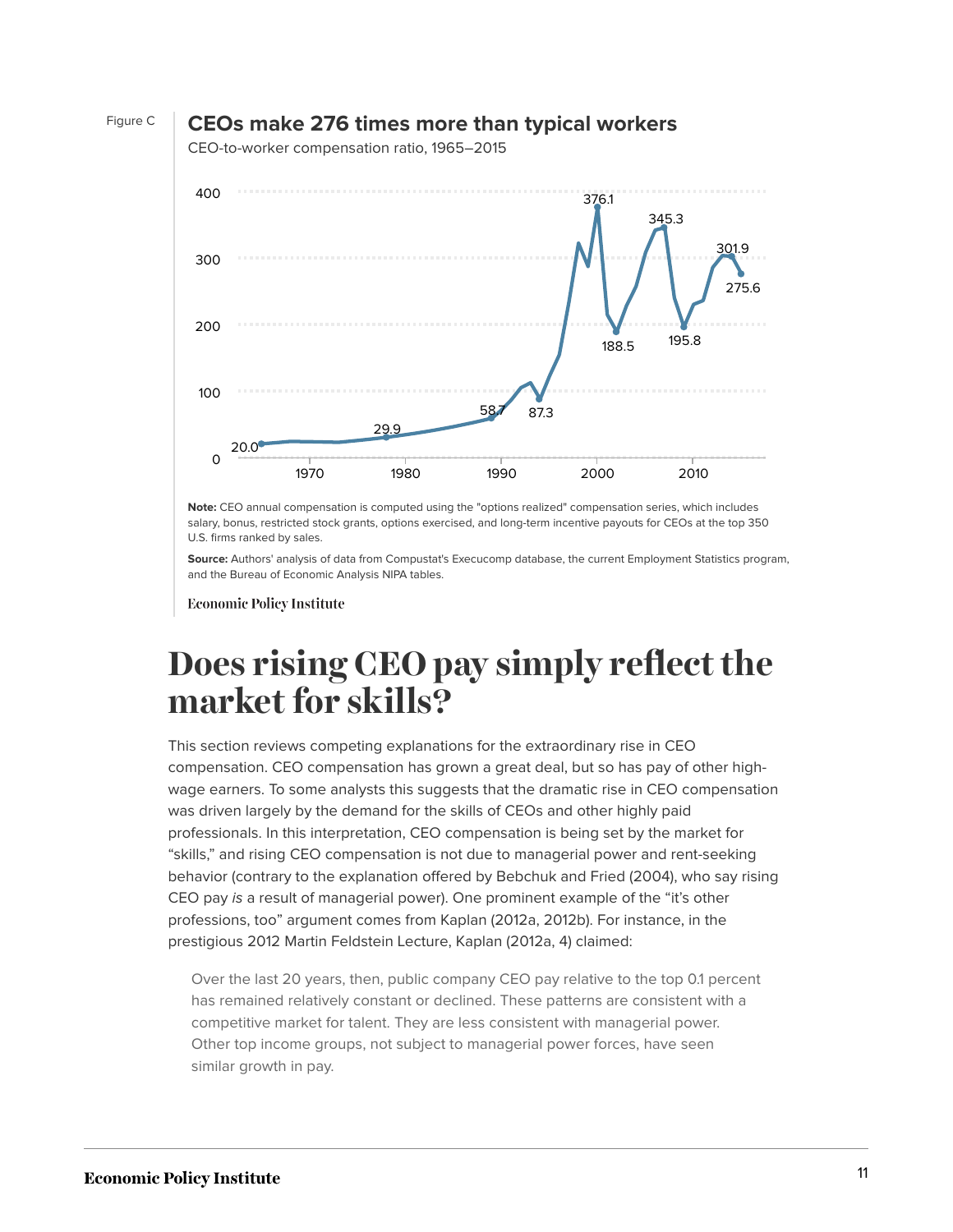#### And in a follow-up paper for the CATO Institute, published as a National Bureau of Economic Research working paper, Kaplan (2012b, 21) expanded this point further:

The point of these comparisons is to confirm that while public company CEOs earn a great deal, they are not unique. Other groups with similar backgrounds—private company executives, corporate lawyers, hedge fund investors, private equity investors and others—have seen significant pay increases where there is a competitive market for talent and managerial power problems are absent. Again, if one uses evidence of higher CEO pay as evidence of managerial power or capture, one must also explain why these professional groups have had a similar or even higher growth in pay. It seems more likely that a meaningful portion of the increase in CEO pay has been driven by market forces as well.

But the argument that CEO compensation is being set by the market for "skills" does not square with the data. Bivens and Mishel (2013) address the larger issue of the role of CEO compensation in generating income gains at the very top and conclude that there are substantial rents embedded in executive pay, meaning that CEO pay gains are not simply the result of a competitive market for talent but rather reflect the power of CEOs to extract concessions. We draw on and update that analysis to show that CEO compensation grew far faster than compensation of the category of highly paid workers over the last few decades, which suggests that the market for skills was not responsible for the rapid growth of CEO compensation. To reach this finding we employ Kaplan's own series on CEO compensation and compare it with the incomes of top households, as he does, but also compare it with a better standard, the wages of top wage earners, rather than the household income of the top 0.1 percent.<sup>[6](#page-18-2)</sup> We update Kaplan's series beyond 2010 using the growth of CEO compensation in our own series. This analysis finds, contrary to Kaplan, that compensation of CEOs has far outpaced that of very highly paid workers, the top 0.1 percent of earners.

<span id="page-12-1"></span><span id="page-12-0"></span>**Table 4** compares the ratio of the average compensation of chief executive officers of large firms, the series developed by Kaplan, with two benchmarks. The first benchmark is the one Kaplan employs: the average household income of those in the top 0.1 percent, data developed by Piketty and Saez (2015). The second is the average annual earnings of the top 0.1 percent of wage earners based on a series developed by Kopczuk, Saez, and Song (2010) and updated in Mishel and Kimball 2015. Each ratio is presented as a simple ratio and logged (to convert to a "premium," defined as the relative pay differential between one group and another). The wage benchmark seems the most appropriate one since it avoids issues of household demographics—changes in two-earner couples, for instance—and limits the income to labor income (i.e., excluding capital income). Both the ratios and log ratios clearly understate the relative wage of CEOs since CEO pay is a nontrivial share of the denominator, a bias that has probably grown over time simply because CEO relative pay has grown (in other words if we were able to remove these CEOs' pay from the broader top 0.1 percent category the average for the broader group would be lower).<sup>[7](#page-18-3)</sup> For comparison purposes Table 4 also shows the changes in the gross (not regression-adjusted) college-to-high-school wage premium. This premium, which is simply how much more pay is earned by workers with a college degree relative to workers without one, is also useful because some commentators, such as Mankiw (2013), have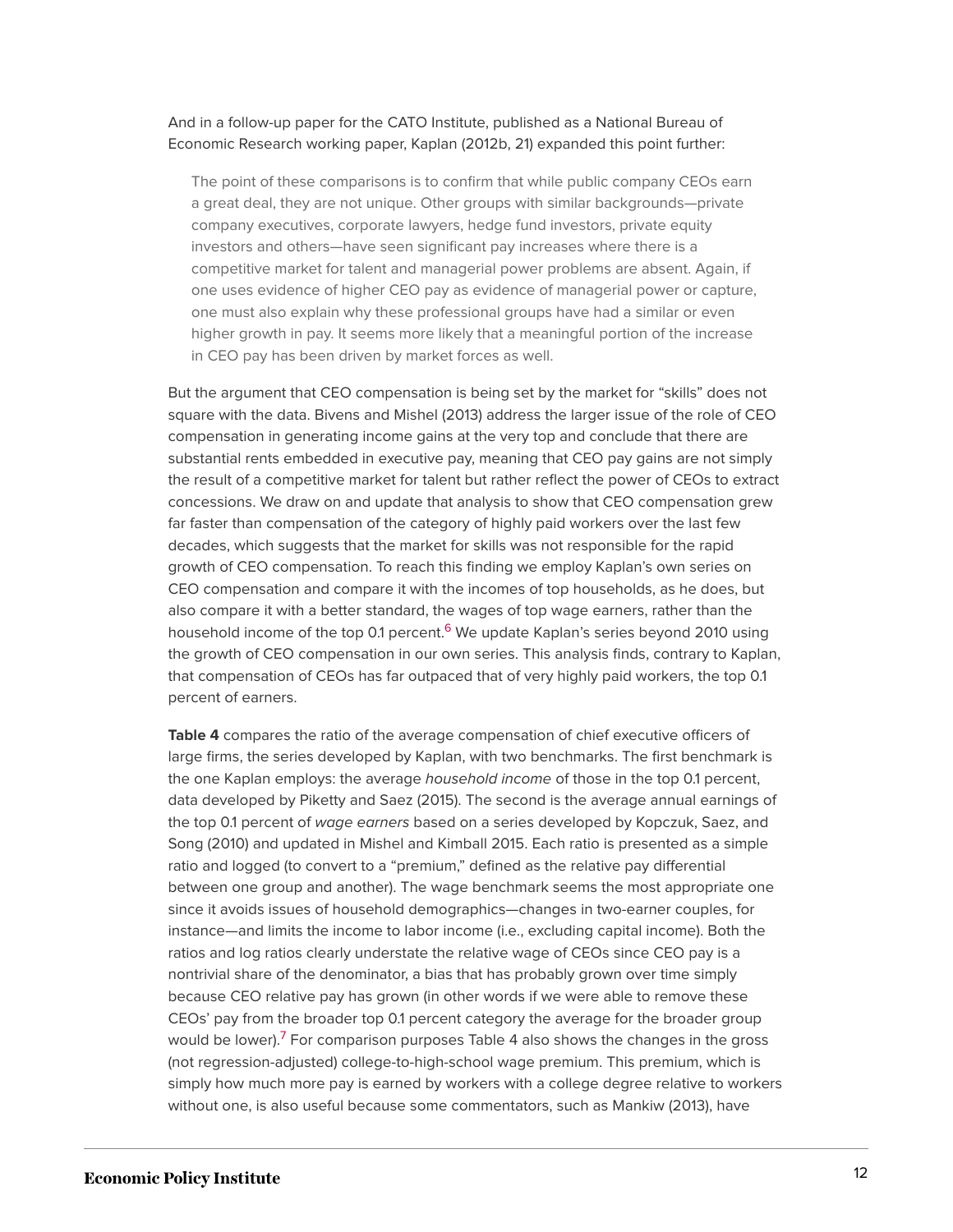#### Table 4 **Growth of relative CEO compensation and college wages, 1979–2014**

|               | Ratio                         |                             |                                       | Log ratio                     |                             |                                       |  |
|---------------|-------------------------------|-----------------------------|---------------------------------------|-------------------------------|-----------------------------|---------------------------------------|--|
|               | <b>CEO</b> compensation to:   |                             | College<br>wages to:                  | <b>CEO</b> compensation to:   |                             | College<br>wages to:                  |  |
|               | <b>Top 0.1%</b><br>households | Top 0.1%<br>wage<br>earners | <b>High school</b><br>hourly<br>wages | <b>Top 0.1%</b><br>households | Top 0.1%<br>wage<br>earners | <b>High school</b><br>hourly<br>wages |  |
| 1979          | 1.18                          | 3.26                        | 1.40                                  | 0.162                         | 1.182                       | 0.338                                 |  |
| 1989          | 1.14                          | 2.63                        | 1.57                                  | 0.127                         | 0.966                       | 0.454                                 |  |
| 1993          | 1.55                          | 3.05                        | 1.63                                  | 0.441                         | 1.114                       | 0.488                                 |  |
| 2000          | 2.89                          | 7.76                        | 1.75                                  | 1.062                         | 2.049                       | 0.557                                 |  |
| 2007          | 1.48                          | 4.36                        | 1.76                                  | 0.395                         | 1.472                       | 0.568                                 |  |
| 2010          | 2.03                          | 4.85                        | 1.77                                  | 0.710                         | 1.578                       | 0.574                                 |  |
| 2013          | 2.54                          | 5.84                        | 1.82                                  | 0.932                         | 1.764                       | 0.598                                 |  |
| 2014          | 2.34                          | 5.61                        | 1.80                                  | 0.852                         | 1.724                       | 0.585                                 |  |
| <b>Change</b> |                               |                             |                                       |                               |                             |                                       |  |
| 1979-2007     | 0.31                          | 1.10                        | 0.36                                  | 0.23                          | 0.29                        | 0.23                                  |  |
| 1979-2014     | 1.17                          | 2.35                        | 0.39                                  | 0.69                          | 0.54                        | 0.25                                  |  |
| 1989-2014     | 1.21                          | 2.98                        | 0.22                                  | 0.72                          | 0.76                        | 0.13                                  |  |

**Source:** Authors' analysis of Mishel and Kimball 2015 and Piketty and Saez 2014.

**Economic Policy Institute** 

asserted that the top 1 percent wage and income growth reflects the general rise of the return to skills as reflected in higher college wage premiums. The comparisons end in 2014 because 2015 data for top 0.1 percent wages (or household incomes) are not yet available.

CEO compensation grew from 1.14 times the income of the top 0.1 percent of households in 1989 to 2.54 times in 2013. In 2014, the pace of CEO pay growth as compared with the income of households in the top 0.1 percent fell slightly to 2.34 times. In 2014 CEO pay was 5.61 times the pay of the top 0.1 percent of wage earners, down from 2013 but substantially higher than in 2007. CEO pay relative to the pay of the top 0.1 percent of wage earners in 2014 far exceeded the ratio of 2.63 in 1989, a rise (2.98) equal to the pay of roughly three very high earners. The log ratio of CEO relative pay grew 72 log points from 1989 to 2014 using top 0.1 percent household incomes and 76 log points using wage earners as the comparison.

Is this a large increase? Kaplan (2012a, 4) concluded that CEO relative pay "has remained relatively constant or declined." Kaplan (2012b, 14) found that the ratio "remains above its historical average and the level in the mid-1980s." Kaplan's historical comparisons are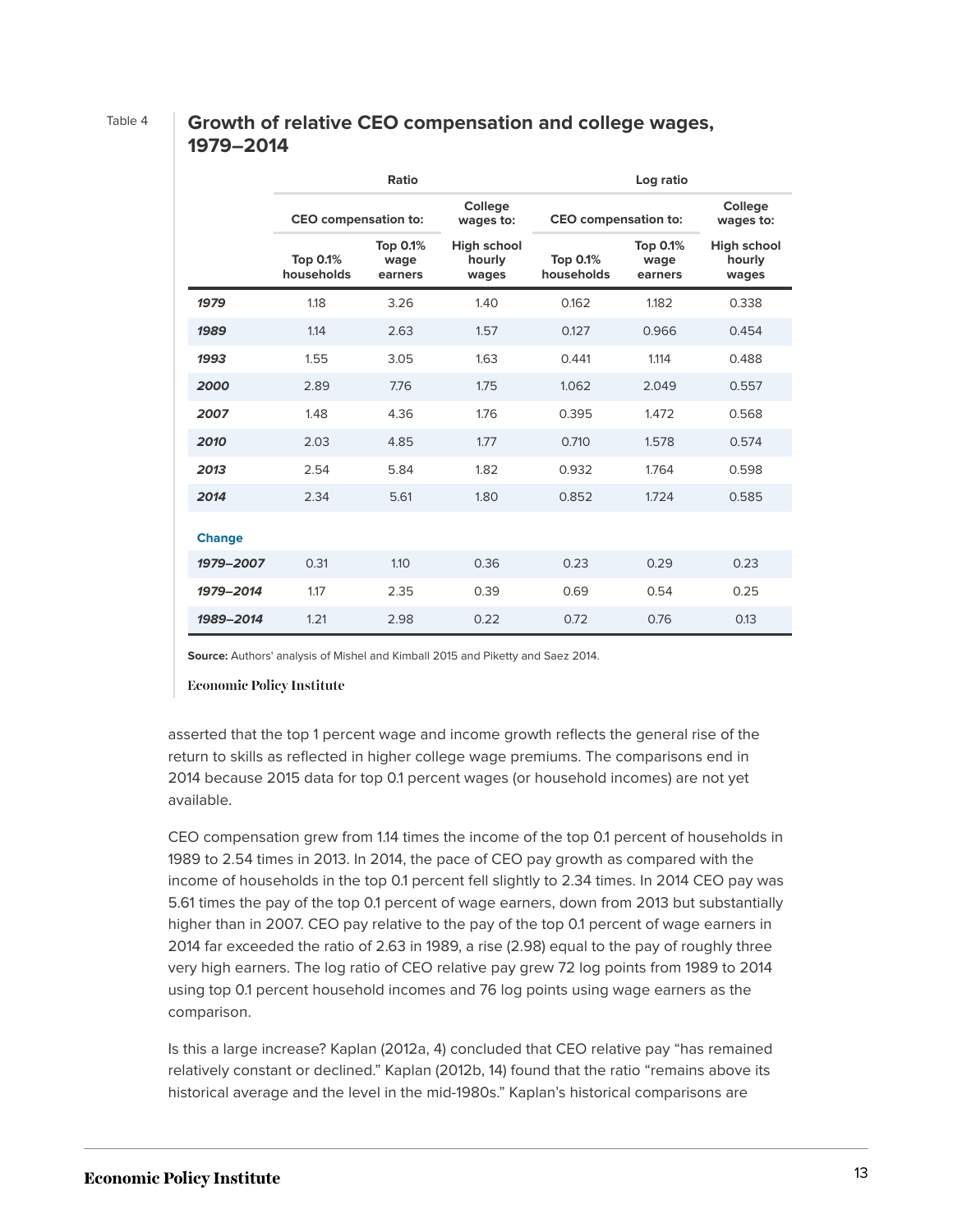



**1958** Economic Policy Institute

displayed in Table 4 back to 1947. The ratio of CEO pay to top (0.1 percent) household **1961** 0.99 3.53 1.11 3.18 incomes in 2014 (2.34) was more than double the historical (1947–1979) average of 1.11. The ratio of CEO pay relative to top wage earners in 2014 was 5.61, 2.43 points higher than the **1963** 1.12 3.65 1.11 3.18 wage earners). As the data in Table 4 show, the increase in the logged CEO pay premium since 1979, and particularly since 1989, far exceeded the rise in the college-to-high-school wage premium that is widely and appropriately considered substantial growth. Mankiw's claim that top 1 percent pay or top executive pay simply corresponds to the rise of the data would show an even faster growth of CEO relative pay if Kaplan had built his **1968** 0.75 3.02 1.11 3.18 historical series using the Frydman and Saks 2010 series for the 1980–1994 period rather than the Hall and Leibman 1997 data.<sup>[8](#page-18-4)</sup> inaccurate, however. **Figure D** puts this in historical context by presenting the ratios historical average of 3.18 (a relative gain of wages earned by the equivalent of 2.43 highcollege–high school wage premium is unfounded (Mishel 2013a, 2013b). Moreover, the

<span id="page-14-0"></span>If CEO pay growing far faster than that of other high earners is a test of the presence of rents, as Kaplan has suggested, then we would conclude that today's top executives receive substantial rents, meaning that if they were paid less there would be no loss o<mark>f</mark> **1973** 1.05 2.72 1.11 3.18 high-wage earners also casts doubt on the claim that CEOs are being paid these extraordinary amounts because of their special skills and the market for those skills. Is it likely that the skills of CEOs in very large firms are so outsized and disconnected from the skills of others that they propel CEOs past most of their cohorts in the top tenth of a .<br>distribution, tends to be much more continuous. productivity or output. The large discrepancy between the pay of CEOs and other verypercent? No. For everyone else the distribution of skills, as reflected in the overall wage

**Source:** Authors' analysis of Kaplan 2012b and Mishel et al. 2012, Table 4.8. **1957** 1.31 3.78 1.11 3.18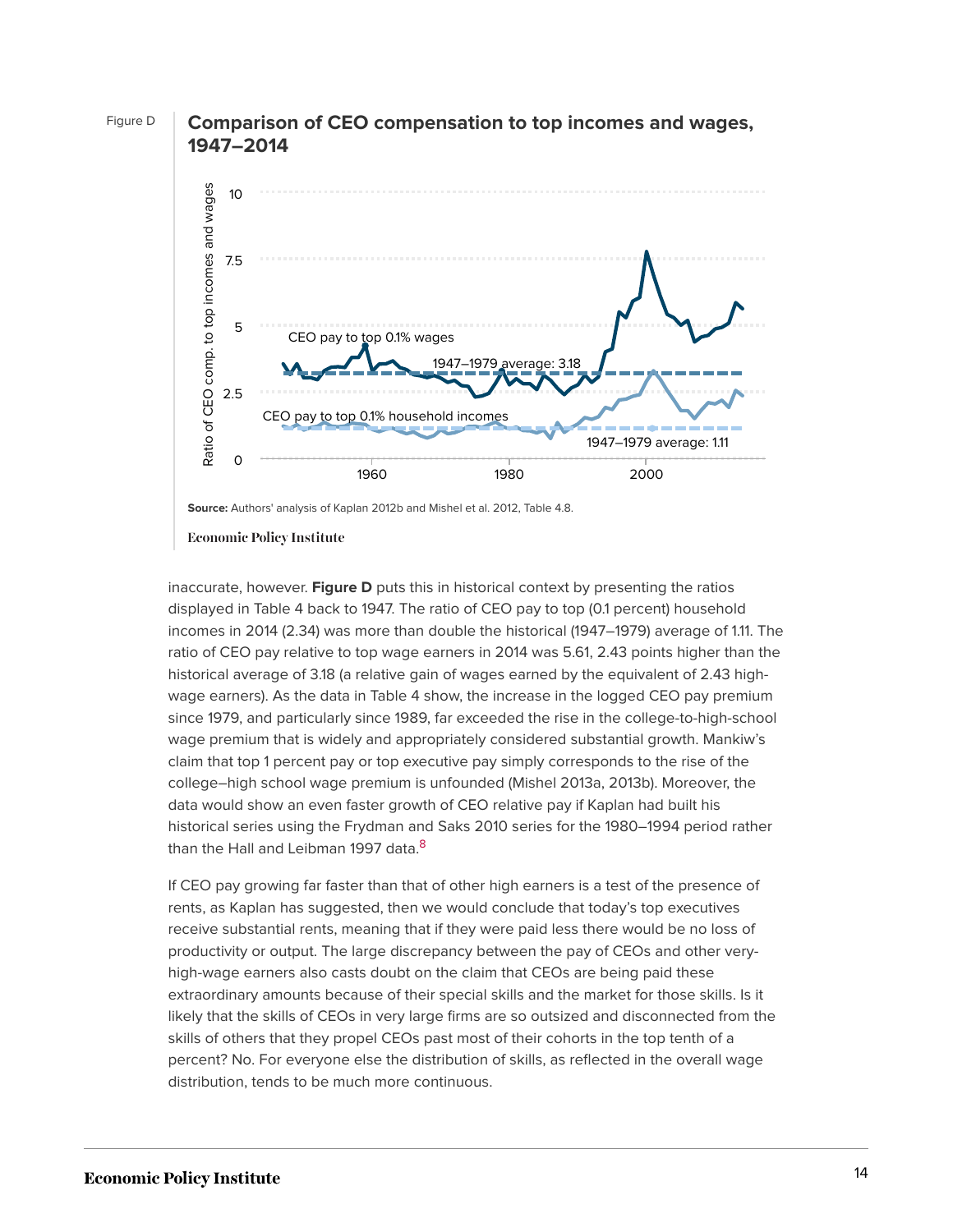### <span id="page-15-0"></span>**What about the average CEO?**

A relatively new critique of examining the pay of CEOs in the largest firms, as we do, is that such efforts are misleading. For instance, American Enterprise Institute scholar Mark Perry (2015) says the samples of CEOs examined by the Associated Press, the Wall Street Journal, or our earlier work "aren't very representative of the average U.S. company or the average U.S. CEO," because "the samples of 300–350 firms for CEO pay represent only one of about every 21,500 private firms in the U.S., or about 1/200 of 1% of the total number of U.S. firms." Perry notes, "According to both the BLS and the Census Bureau, there are more than 7 million private firms in the U.S." Perry considers the pay of the average CEO, \$187,000, to be a much more important indicator.

This is a clever but misguided critique. Amazingly, roughly 16 percent of the CEOs in Perry's preferred measure are in the *public* sector. And those in the private sector include CEOs of religious organizations, advocacy groups, and unions. One wonders why Perry is not critical of the Bureau of Labor Statistics' measure of CEO pay, since BLS reports that there are only 207,660 private-sector CEOs, far short of the 5.7 million there would be if each private firm had one. The shortfall of CEOs in the BLS data is understandable, however, once one recognizes that the average firm has only 20.2 workers (Caruso 2015, Appendix Table 1). The 5.1 million firms with fewer than 19 employees, averaging four employees per firm, probably do not have a CEO. Of the remaining 596,000 firms apparently 388,000 do not have CEOs either (given that BLS reports only 207,660 privatesector CEOs).

The reason to focus on the CEO pay of the largest firms is that they employ a large number of workers, are the leaders of the business community, and set the standards for pay in the executive pay market and probably do so in the nonprofit sector as well (e.g., hospitals and universities). No agency reports how many workers work for very large firms. We do know from census data (Caruso 2015, Appendix Table 1) that the 18,219 firms in 2012 with at least 500 employees employed 51.6 percent of all employees and their payrolls accounted for 58.1 percent of total payroll (wages multiplied by employment). County Business Patterns data (U.S. Census Bureau 2012) provide a breakout of the 964 firms (just 0.017 percent of all firms) with at least 10,000 employees; these large firms provide 27.9 percent of all employment and 31.4 percent of all payroll. In other words, the average or median employee works in a larger firm, and the CEO there looks far different than the CEO of the "average U.S. company" in which Perry purports to be interested. This is further confirmed by a new study that reports that the median firm, ranked by employment, has roughly 1,000 workers while the average firm has about 20 (Song et al. 2015).

Executives and managers comprise a large portion of those in the top 1 percent of income and the top 1 percent of wage earners. The analysis of tax returns in Bakija, Cole, and Heim 2012 shows the composition of executives in the households with the highest incomes; our tabulation of American Community Survey data for 2009–2011 shows that 41.2 percent (the largest group) of those heading a household in the top 1 percent of incomes were executives or managers. Thus, we know that highly paid managers are the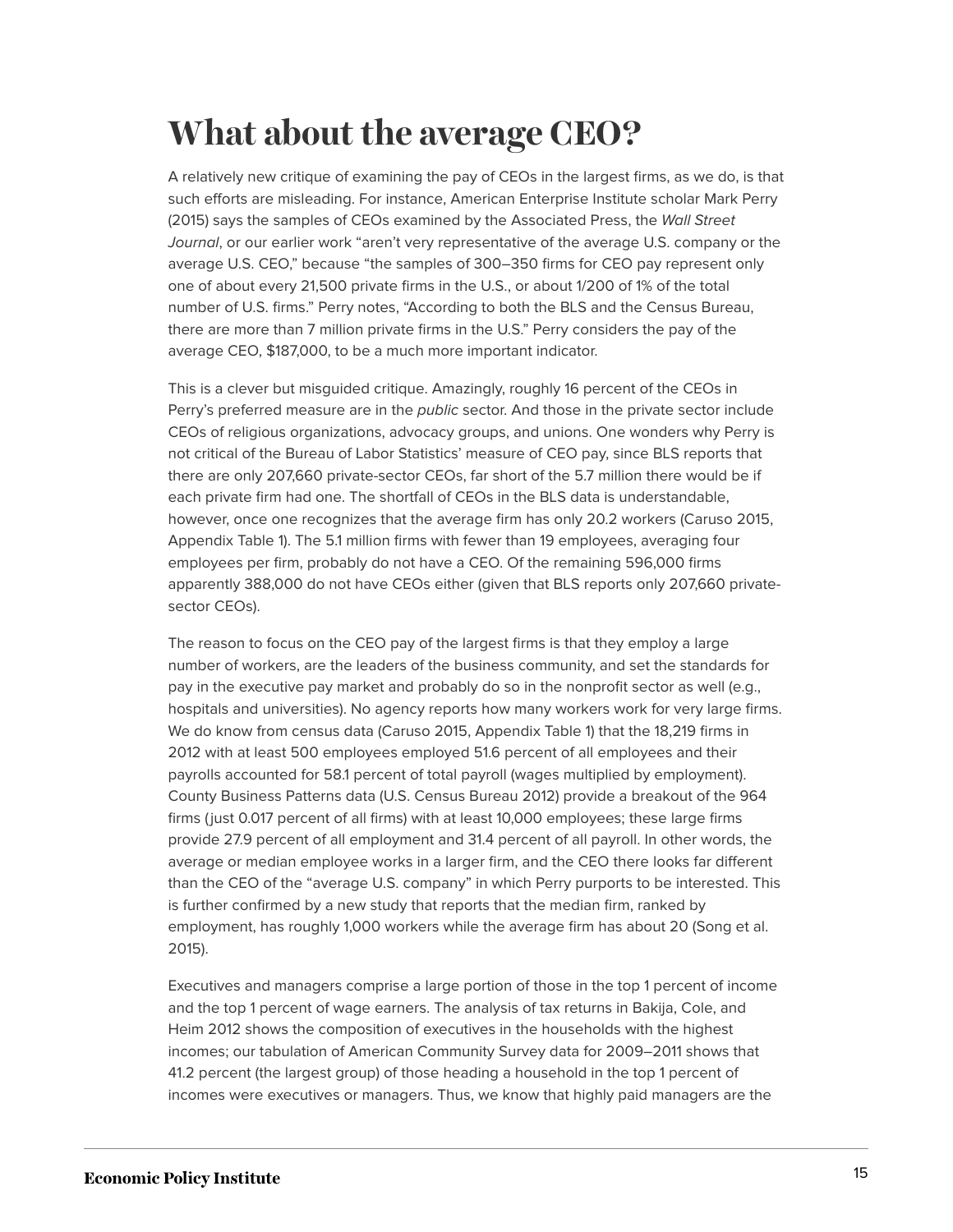largest group in the top 1 percent and the top 0.1 percent, measured in terms of either wages or household income, and so there are plenty of good reasons to be interested in the pay of executives of large firms. Moreover, the pay of CEOs in the largest firms has grown multiple times faster than the wages of other very high earners and hundreds of times faster than the wages these CEOs provide to their workers.

## <span id="page-16-0"></span>**Conclusion**

Some argue that rising CEO compensation is a symbolic issue with no consequences for the vast majority of workers. However, the escalation of CEO compensation and executive compensation more generally has fueled the growth of top 1 percent incomes. In a study of tax returns from 1979 to 2005, Bakija, Cole, and Heim (2010) established that the increases in income among the top 1 and 0.1 percent of households were disproportionately driven by households headed by someone who was either a nonfinancial-sector "executive" (including managers and supervisors and hereafter referred to as nonfinance executives) or a financial-sector worker (executive or otherwise). Forty-four percent of the growth of the top 0.1 percent's income share and 36 percent of the top 1 percent's income share accrued to households headed by a nonfinance executive; another 23 percent for each group accrued to financial-sector households. Together, finance workers and nonfinance executives accounted for 58 percent of the expansion of income for the top 1 percent of households and 67 percent of the income growth of the top 0.1 percent. Relative to others in the top 1 percent, households headed by nonfinance executives had roughly average income growth, those headed by someone in the financial sector had above-average income growth, and the remaining households (nonexecutive, nonfinance) had slower-than-average income growth. These shares may actually understate the role of nonfinance executives and the financial sector since they do not account for the increased spousal income from these sources.<sup>[9](#page-18-5)</sup>

<span id="page-16-1"></span>We have argued that high CEO pay reflects rents—concessions CEOs can draw from the economy not by virtue of their contribution to economic output but by virtue of their position. Consequently, CEO pay could be reduced and the economy would not suffer any loss of output. Another implication of rising top executive pay is that it reflects income that otherwise would have accrued to others: what the executives earned was not available for broader-based wage growth for other workers. (Bivens and Mishel [2013] explore this issue in depth.)

CEO compensation did fall in 2015. Our analysis suggests that this is a temporary setback related to what we expect to be a temporary decline in the stock market. The fall in CEO compensation does not seem to reflect any fundamental change in the mechanisms for setting such pay. Therefore, new policies are certainly required to address excessive CEO compensation.

There are policy options for curtailing escalating executive pay and broadening wage growth. Some involve taxes. Implementing higher marginal income tax rates at the very top would limit rent-seeking behavior and reduce the incentives for executives to push for such high pay. Legislation has also been proposed that would remove the tax break for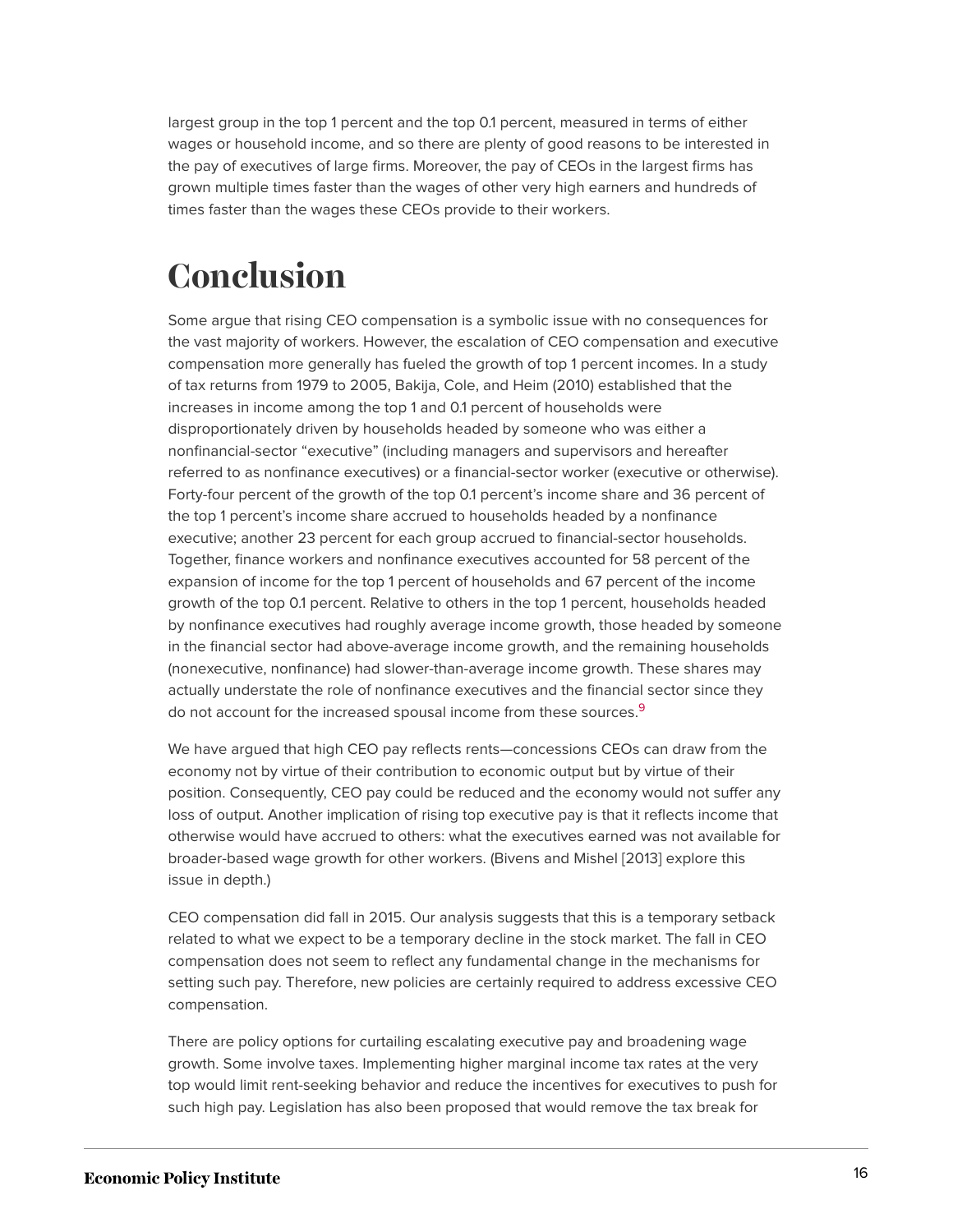executive performance pay that was established early in the Clinton administration; by allowing the deductibility of performance pay, this tax change helped fuel the growth of stock options and other forms of such compensation. Another option is to set corporate tax rates higher for firms that have higher ratios of CEO-to-worker compensation. Other policies that can potentially limit executive pay growth are changes in corporate governance, such as greater use of "say on pay," which allows a firm's shareholders to vote on top executives' compensation.

– The authors thank the **Stephen Silberstein Foundation** for generous support of this research.

### <span id="page-17-0"></span>**About the authors**

**Lawrence Mishel** is president of the Economic Policy Institute and was formerly its research director and then vice president. He is the co-author of all 12 editions of The State of Working America. He holds a Ph.D. in economics from the University of Wisconsin at Madison, and his articles have appeared in a variety of academic and nonacademic journals. His areas of research are labor economics, wage and income distribution, industrial relations, productivity growth, and the economics of education.

**Jessica Schieder** joined EPI in 2015 as a research assistant. She assists EPI's researchers in their ongoing analysis of the labor force, labor standards, and other aspects of the economy. Schieder aids in the design and execution of research projects in areas such as income inequality, the gender wage gap, and immigration. She also works with the Economic Analysis and Research Network (EARN) to provide research support to various state advocacy organizations. Schieder has previously worked for the Center for Effective Government (formerly OMB Watch) and the U.S. Senate. She holds a B.S.F.S. from Georgetown University.

### <span id="page-17-1"></span>**Endnotes**

- <span id="page-17-2"></span>[1.](#page-2-1) In 2007, according to the Capital IQ database, there were 38,824 executives in publicly held firms (tabulations provided by Temple University Professor Steve Balsam). There were 9,692 in the top 0.1 percent of wage earners.
- <span id="page-17-3"></span>[2.](#page-3-1) The years chosen are based on data availability, though where possible we chose cyclical peaks (years of low unemployment).
- <span id="page-17-4"></span>[3.](#page-3-2) For instance, all of the papers prepared for the symposium on the top 1 percent, published in the Journal of Economic Perspectives (summer 2013), used CEO pay measures with realized options. Bivens and Mishel (2013) follow this approach because the editors asked them to drop references to the options-granted measure.
- <span id="page-17-5"></span>[4.](#page-5-0) Most Fortune 500 companies release annual financial data in early spring, prior to the release of this report. However, we include in our retrospective analyses of past years all data that was released during each calendar year. This creates a bias in our June data, when compared with the consecutive year's release: for both 2013 and 2014 the full year's data shows higher CEO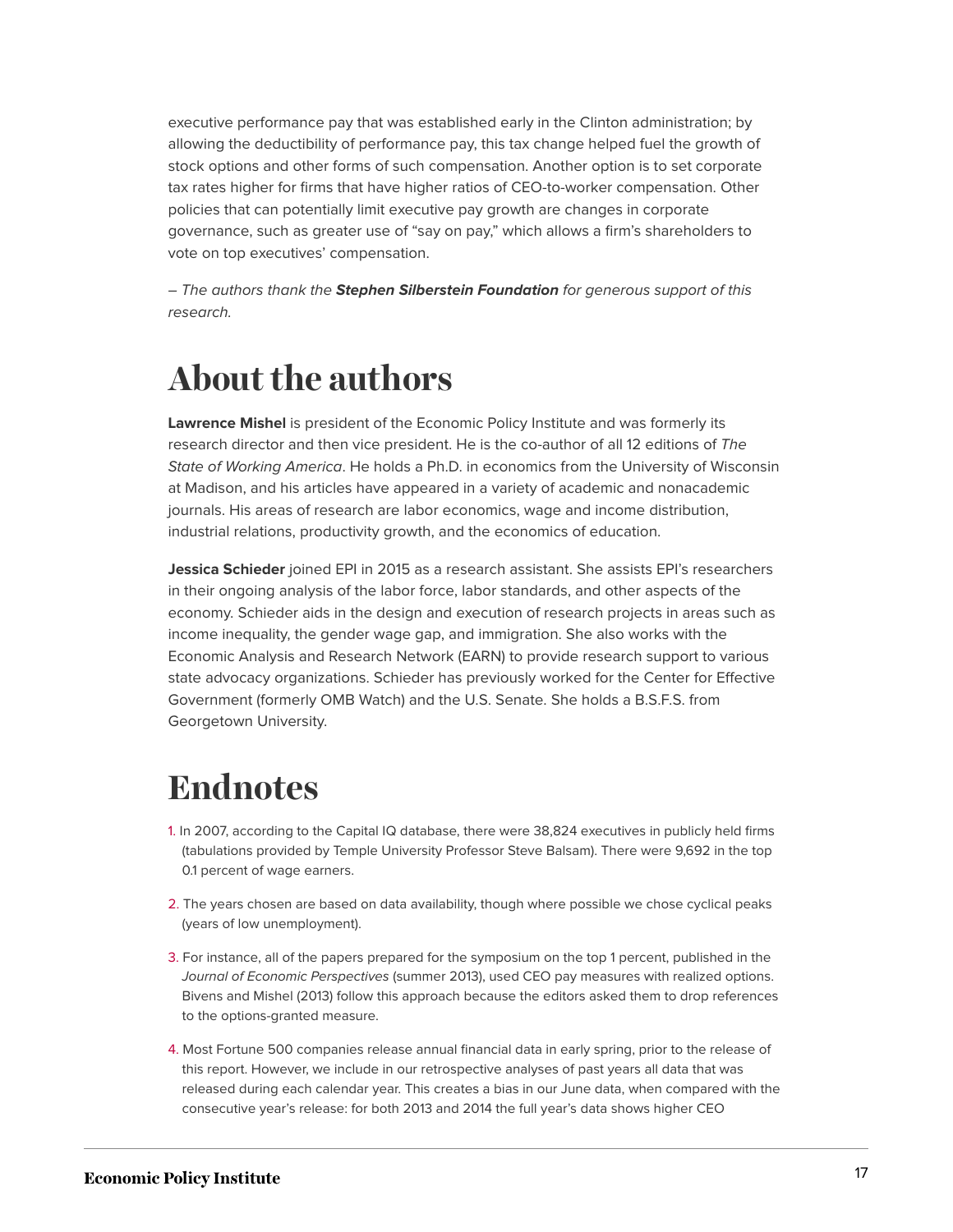compensation than the data available by June. This means that a comparison of data available in June shows a lesser increase when comparing with last year's full data than a comparison with the data that were available at the same time a year earlier. We have analyzed the impact of this bias and found that the vast majority of top firms remain unchanged over the course of the year, however there is a churn among the firms closer to the cutoff for our sample, the smaller firms. Among these firms with lower net annual sales, average CEO compensation tends to increase over the course of the year. Additionally, firms reporting later in the year have tended in recent years to be firms with relatively lower worker compensation levels, and so higher CEO-to-worker compensation ratios.

- <span id="page-18-1"></span>[5.](#page-8-0) Note that this table compares full year 2014 data with 2015 data available through the end of May 2016.
- <span id="page-18-2"></span>[6.](#page-12-0) We thank Steve Kaplan for sharing his series with us.
- <span id="page-18-3"></span>[7.](#page-12-1) Temple University Professor Steve Balsam provided tabulations of annual W-2 wages of executives in the top 0.1 percent from the Capital IQ database. The 9,692 executives in publicly held firms who were in the top 0.1 percent of wage earners had average W-2 earnings of \$4,400,028. Using Mishel et al. 2012 estimates of top 0.1 percent wages, executive wages make up 13.3 percent of total top 0.1 percent wages. One can gauge the bias of including executives in the denominator by noting that the ratio of executive wages to all top 0.1 percent wages in 2007 was 2.14, but the ratio of executive wages to nonexecutive wages was 2.32. Unfortunately, we do not have data that permit an assessment of the bias in 1979 or 1989. We also do not have information on the number and wages of executives in privately held firms; their inclusion would clearly indicate an even larger bias. The IRS reports there were nearly 15,000 corporate tax returns in 2007 of firms with assets exceeding \$250 million, indicating there are many more executives of large firms than just those in publicly held firms.
- <span id="page-18-4"></span>[8.](#page-14-0) Kaplan (2012b, 14) notes that the Frydman and Saks series grew 289 percent, while the Hall and Leibman series grew 209 percent. He also notes that the Frydman and Saks series grows faster than that reported by Murphy (2012).
- <span id="page-18-5"></span>[9.](#page-16-1) The discussion in this paragraph is taken from Bivens and Mishel 2013.

### <span id="page-18-0"></span>**References**

Bakija, Jon, Adam Cole, and Bradley Heim. 2010. "[Job and Income Growth of Top Earners and the](http://piketty.pse.ens.fr/files/Bakijaetal2010.pdf) [Causes of Changing Income Inequality: Evidence from U.S. Tax Return Data](http://piketty.pse.ens.fr/files/Bakijaetal2010.pdf)." Department of Economics Working Paper 2010-24, Williams College.

Bakija, Jon, Adam Cole, and Bradley Heim. 2012. ["Job and Income Growth of Top Earners and the](https://web.williams.edu/Economics/wp/BakijaColeHeimJobsIncomeGrowthTopEarners.pdf) [Causes of Changing Income Inequality: Evidence from U.S. Tax Return Data](https://web.williams.edu/Economics/wp/BakijaColeHeimJobsIncomeGrowthTopEarners.pdf)."

Balsam, Steven. 2013. Equity Compensation: Motivations and Implications. Washington, DC: WorldatWork Press.

Bebchuk, Lucian, and Jesse Fried. 2004. [Pay without Performance: The Unfulfilled Promise of](http://www.law.harvard.edu/faculty/bebchuk/pdfs/Performance-Part2.pdf) [Executive Remuneration](http://www.law.harvard.edu/faculty/bebchuk/pdfs/Performance-Part2.pdf). Cambridge, MA: Harvard University Press.

Bivens, Josh, Elise Gould, Lawrence Mishel, and Heidi Shierholz. 2014. "[Raising America's Pay: Why](http://www.epi.org/publication/raising-americas-pay/) [It's Our Central Economic Policy Challenge](http://www.epi.org/publication/raising-americas-pay/)." Economic Policy Institute, Briefing Paper #378.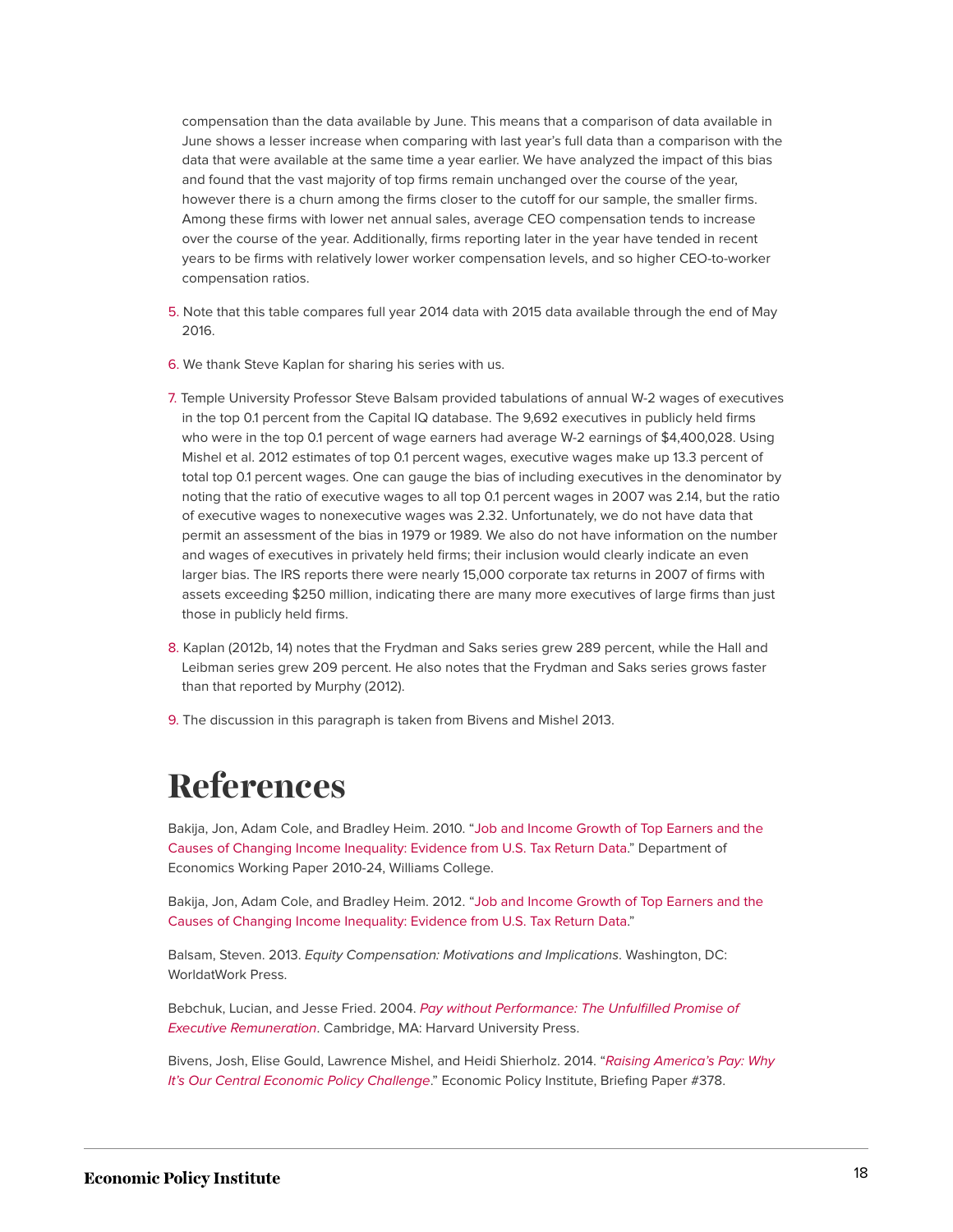Bivens, Josh, and Lawrence Mishel. 2013. ["The Pay of Corporate Executives and Financial](http://www.epi.org/publication/pay-corporate-executives-financial-professionals/) [Professionals as Evidence of Rents in Top 1 Percent Incomes.](http://www.epi.org/publication/pay-corporate-executives-financial-professionals/)" Economic Policy Institute, Working Paper #296.

Bureau of Economic Analysis. Various years. [National Income and Product Accounts Tables](http://bea.gov/iTable/iTable.cfm?ReqID=9&step=1) [online data tables]. Tables 6.2C, 6.2D, 6.3C, and 6.3D.

Bureau of Labor Statistics. 2015. "[Occupational Employment and Wages–May 2014.](http://www.bls.gov/news.release/pdf/ocwage.pdf)"

Bureau of Labor Statistics. Various years. [Business Employment Dynamics](http://www.bls.gov/news.release/cewbd.t01.htm). Public data series.

Bureau of Labor Statistics. Various years. Current Employment Statistics. Public data series. [Employment, Hours and Earnings-National](http://www.bls.gov/ces/#data) [database].

Caruso, Anthony. 2015. ["Statistics of U.S. Businesses Employment and Payroll Summary: 2012.](http://www.census.gov/content/dam/Census/library/publications/2015/econ/g12-susb.pdf)" U.S. Census Bureau.

Compustat. Various years. [ExecuComp database](http://www.compustat.com/products.aspx?id=2147492873&terms=Execucomp) [commercial database product accessible by purchase].

Federal Reserve Bank of St. Louis. Various years. [Federal Reserve Economic Data \(FRED\)](http://research.stlouisfed.org/fred2/) [database].

Frydman, Carola, and Raven E. Saks. 2010. "Executive Compensation: A New View From a Long-Term Perspective, 1936–2005." Review of Financial Studies 23, 2099–138.

Gould, Elise. 2016. "[Wage Inequality Continued Its 35-Year Rise in 2015](http://www.epi.org/publication/wage-inequality-continued-its-35-year-rise-in-2015/)." Economic Policy Institute, Issue Brief #421.

Hall, Brian J., and Jeffrey B. Liebman. 1997. "[Are CEOs Really Paid like Bureaucrats?](http://www.nber.org/papers/w6213)" National Bureau of Economic Research, Working Paper #6213.

Kaplan, Steven N. 2012a. "[Executive Compensation and Corporate Governance in the U.S.:](http://www.nber.org/feldstein_lecture_2012/Kaplan%20Feldstein%20September%20NBER.pdf) [Perceptions, Facts, and Challenges](http://www.nber.org/feldstein_lecture_2012/Kaplan%20Feldstein%20September%20NBER.pdf)." Martin Feldstein Lecture. National Bureau of Economic Research, Washington, DC, July 10.

Kaplan, Steven N. 2012b. "[Executive Compensation and Corporate Governance in the U.S.:](http://www.nber.org/papers/w18395) [Perceptions, Facts, and Challenges](http://www.nber.org/papers/w18395)." National Bureau of Economic Research, Working Paper #18395.

Kopczuk, Wojciech, Emmanuel Saez, and Jae Song. 2010. ["Earnings Inequality and Mobility in the](http://qje.oxfordjournals.org/content/125/1/91.short) [United States: Evidence from Social Security Data since 1937](http://qje.oxfordjournals.org/content/125/1/91.short)." Quarterly Journal of Economics 125, no. 1: 91–128.

Mankiw, N. Gregory. 2013. "Defending the One Percent." Journal of Economic Perspectives 27, no. 3: p. 21-24.

Mishel, Lawrence. 2013a. ["Greg Mankiw Forgets to Offer Data for His Biggest Claim.](http://www.epi.org/blog/greg-mankiw-forgets-offer-data-biggest-claim/)" Working Economics (Economic Policy Institute blog), June 25.

Mishel, Lawrence. 2013b. ["Working as Designed: High Profits and Stagnant Wages](http://www.epi.org/blog/working-designed-high-profits-stagnant-wages/)." Working Economics (Economic Policy Institute blog), March 28.

Mishel, Lawrence, Josh Bivens, Elise Gould, and Heidi Shierholz. 2012. The State of Working America, 12th Edition. An Economic Policy Institute book. Ithaca, NY: Cornell University Press.

Mishel, Lawrence, and Will Kimball. 2015. ["Wages for Top Earners Soared in 2014: Fly Top 0.1 Percent,](mailto:http://www.epi.org/blog/wages-for-top-earners-soared-in-2014-fly-top-0-1-percent-fly/) [Fly](mailto:http://www.epi.org/blog/wages-for-top-earners-soared-in-2014-fly-top-0-1-percent-fly/)" Working Economics (Economic Policy Institute blog), November 3.